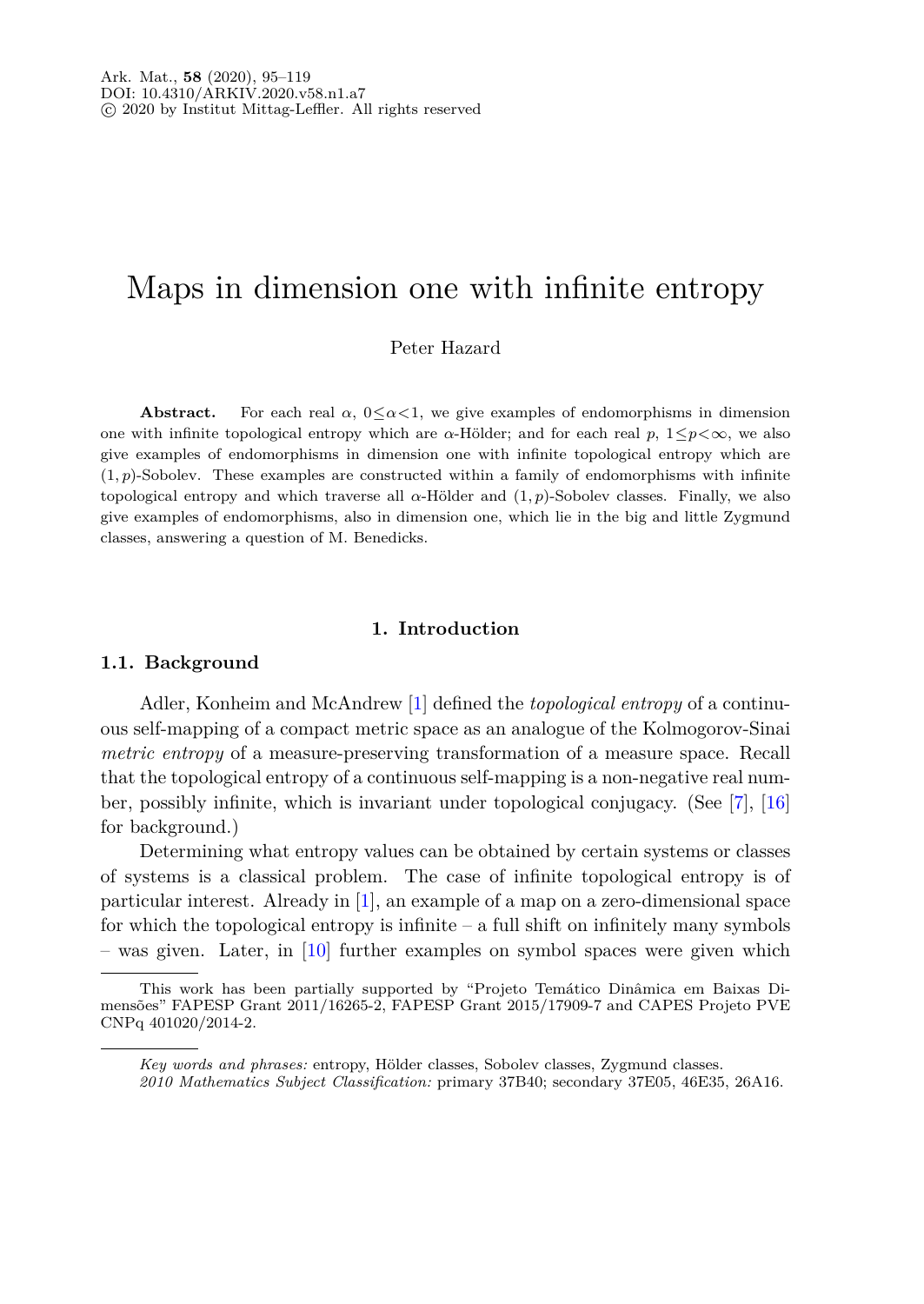were strictly ergodic. A different approach was given in [\[9](#page-23-3)], where they constructed minimal homeomorphisms of the Cantor set, again with infinite entropy, without using methods from symbolic dynamics.

In [\[17\]](#page-23-4), it was shown that even on smooth manifolds in higher dimensions there exist examples of continuous self-mappings with infinite topological entropy. In fact, a stronger statement was shown: for smooth compact manifolds of dimension two or greater, a generic homeomorphism (with respect to the uniform topology) has infinite topological entropy. In contrast, self-mappings with sufficient regularity or smoothness must have finite topological entropy. More precisely [\[12,](#page-23-5) Theorem 3.2.9], if *f* is a Lipschitz self-mapping of the compact metric space (*X, d*) with finite Hausdorff dimension  $D(X)$ , we have the following inequality

(1.1) 
$$
h_{\text{top}}(f) \le D(X) \log^+ \text{Lip}_d(f)
$$

where  $h_{\text{top}}(f)$  denotes the topological entropy of f, and  $\text{Lip}_{d}(f)$  denotes the Lipschitz constant of *f* with respect to the metric *d*. (See also [\[3](#page-23-6)], [\[11\]](#page-23-7).)

In  $[5]$ , an investigation was started into what occurs between  $C^0$  and Lipschitz regularity, in the case of homeomorphisms on smooth compact manifolds. The notion of 'between' can be taken in several different directions. For compact subsets of the real line, for example, given  $0 \leq \alpha < \beta < 1$ , if  $C^{\alpha}$  denotes the space of  $\alpha$ -Hölder self-maps and  $C^Z$  and  $C^{\text{Lip}}$  denote the spaces of self-maps satisfying respectively the Zygmund and Lipschitz conditions<sup> $(1)$ </sup> then

(1.2) 
$$
C^0 \supset C^{\alpha} \supset C^{\beta} \supset C^Z \supset C^{\text{Lip}}.
$$

Similarly, if DAE denotes the space of continuous self-maps which are differentiable (Lebesgue)-almost everywhere, AC denotes the space of continuous self-maps which are absolutely continuous (with respect to Lebesgue), BV denotes the space of continuous self-maps with bounded variation, and  $\mathbb{W}^{1,p}$ ,  $1 \leq p \leq \infty$ , denotes the space continuous self-maps satisfying the  $W^{1,p}$ -Sobolev condition, then

(1.3) 
$$
C^0 = UC \supset \mathbb{D}\mathbb{A}\mathbb{E} \supset \mathbb{B}\mathbb{V} \supset \mathbb{A}\mathbb{C} \simeq \mathbb{W}^{1,1} \supset \mathbb{W}^{1,p} \supset \mathbb{W}^{1,\infty} \simeq C^{\text{Lip}}.
$$

With some care, (most of) these regularity classes, and the associated inclusions, can be extended to higher dimensions, and even to general smooth manifolds. In [\[5\]](#page-23-8) an investigation into which values of entropy are possible in these two families of inclusions was initiated. It was shown that for any  $\alpha \in [0, 1)$  and  $p \in [1, \infty)$ , infinite entropy was not only possible, but a generic property in certain spaces (suitably topologised) of bi-*α*-Hölder homeomorphisms, and of bi-(1*, p*)-Sobolev homeomorphisms, on smooth manifolds of dimension two or greater. Note that the result

<span id="page-1-0"></span> $(1)$  See [\[19](#page-23-9)] or Sections [1.4](#page-4-0) and [3](#page-18-0) below for definitions and basic properties.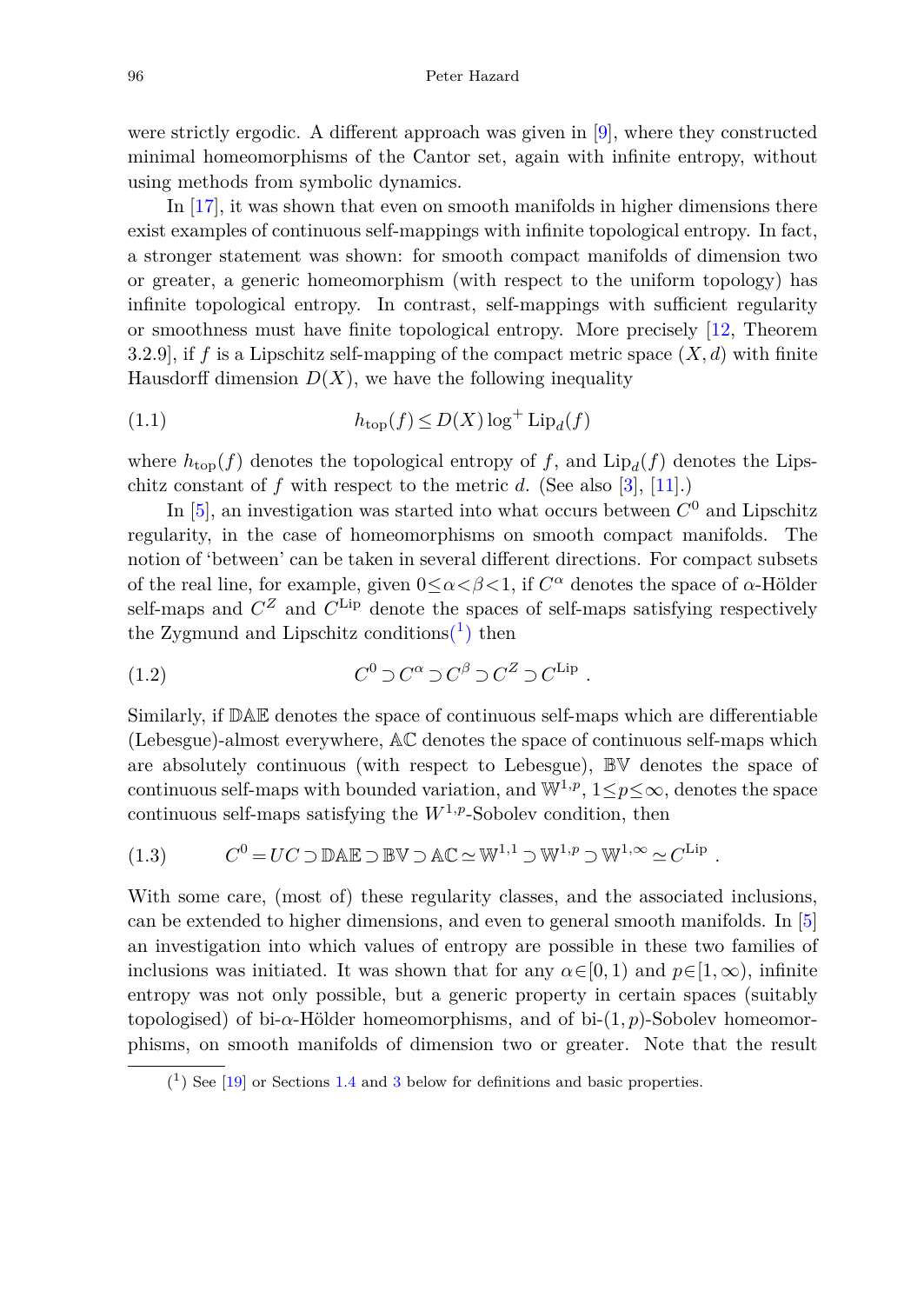in [\[5](#page-23-8)] is only for the closure of bi-Lipschitz maps in the appropriate topology. M. Benedicks asked the following question:

*Benedicks' Question:* Is there a mapping in the big Zygmund class with infinite topological entropy? In the little Zygmund class?

Here we give an answer to these questions in the case of endomorphisms on compact one-manifolds. Specifically, we will work on the closed unit interval, but the generalisation to the circle case will follow immediately. (Note that homeomorphisms on compact one-manifolds must have zero entropy.)

Finally, we would like to bring the readers attention to the complementary result in  $[2]$  $[2]$ , where it is shown – using the construction in  $[9]$  – that every Cantor minimal system can be realized as a minimal subsystem of a differentiable (though not continuously differentiable) endomorphism of the interval and, moreover, the derivative vanishes identically for this subsystem. In particular, the infinite entropy examples in [\[9](#page-23-3)] can be realised by differentiable interval endomorphisms. (This shows that, in particular, that in the class of differentiable maps the Margulis-Ruelle inequality fails quite dramatically.) We thank the referee for bringing this work to our attention.

# **1.2. Summary of results**

First we construct examples of endomorphisms with infinite topological entropy lying in a Hölder or Sobolev class.

<span id="page-2-0"></span>**Theorem A.** There exists a continuous one-parameter family of endomor*phisms*  $f_a \in C([0,1], [0,1])$ ,  $a \in (0,1]$ , with the following properties

1. for all  $a \in (0, 1]$ 

a) all *f<sup>a</sup>* are topologically conjugate

b)  $h_{\text{top}}(f_a) = +\infty$ 

c) *f<sup>a</sup>* is not expansive, *h*-expansive or asymptotically *h*-expansive

2. for *a*=1

a)  $f_a$  has modulus of continuity  $\omega(t) = t \log(1/t)$ 

b)  $f_a$  is in the Sobolev class  $W^{1,p}$  for  $1 \leq p < \infty$ 

c) Lebesgue measure is a measure of maximal entropy for *f<sup>a</sup>* (though there are at least countably many such measures)

3. for  $a \in (0, 1)$ 

a)  $f_a$  is  $C^{\alpha}$  if and only if  $\alpha \leq a$ .

b)  $f_a$  is  $W^{1,p}$  if and only if  $p < (1-a)^{-1}$ 

c) Lebesgue measure is not preserved by  $f_a$ , but there exist measures of maximal entropy for *f<sup>a</sup>* which are absolutely continuous with respect to Lebesgue.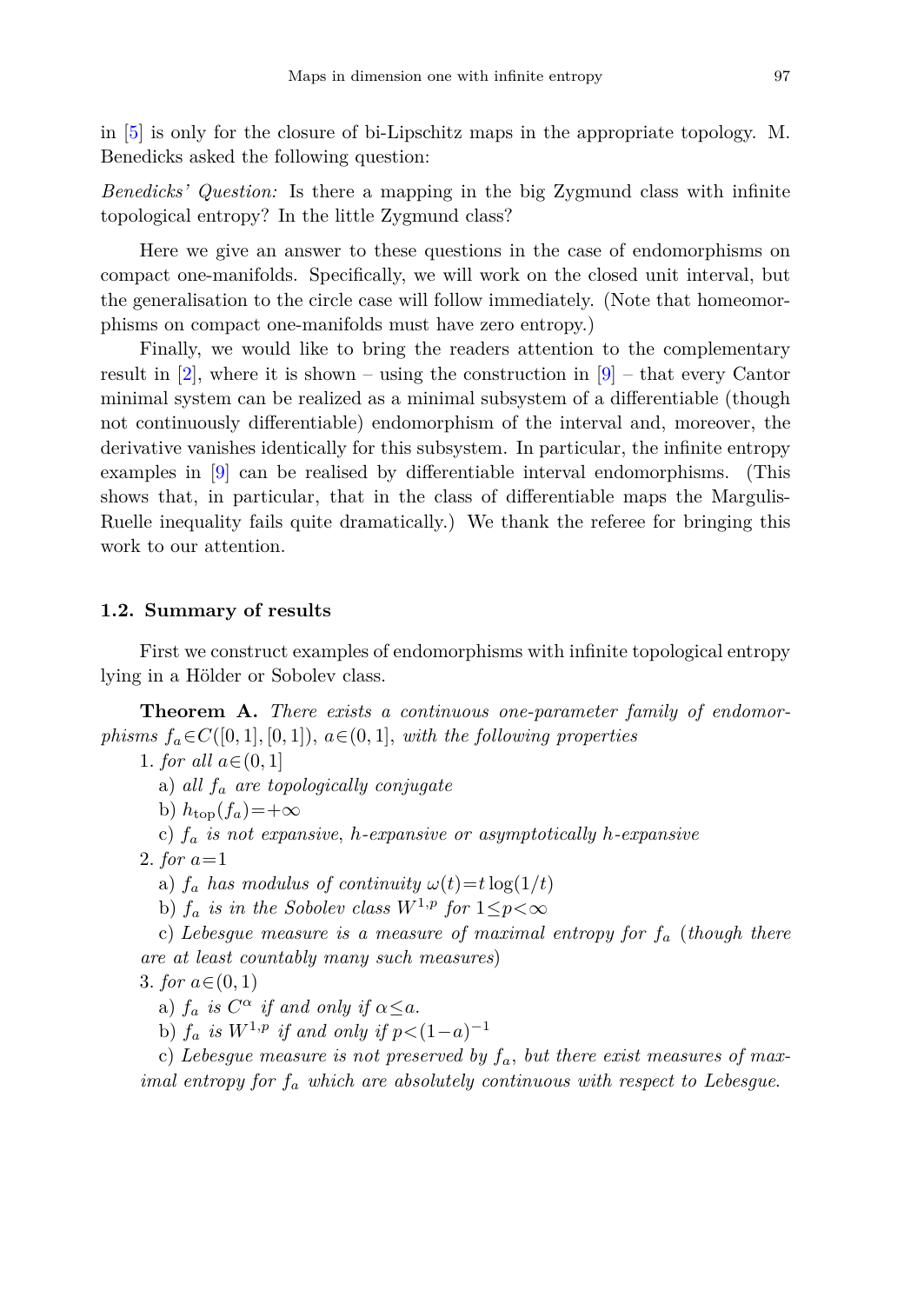Moreover, this family can be chosen so that each *f<sup>a</sup>* is topologically transitive.

We note that, for the specific examples considered here, half of the work is already done by Morrey's inequality: namely, if  $f_a$  lies in  $W^{1,p}$  then it automatically follows that  $f_a$  is  $C^{\alpha}$ , where  $\alpha=1-\frac{1}{p}$ . *However*, we also give an explicit proof of Theorem  $A(3)(a)$  $A(3)(a)$ . The reason being that our construction is made using piecewiseaffine horseshoes as 'model maps' from which the construction is made. If the model map which we start with is Hölder but not, for instance, differentiable almost everywhere, then our construction and estimates, suitably modified, still apply.

*Remark* 1.1. Similar examples were already constructed in [\[6](#page-23-11)]. However, the construction there made determining the possible conjugacy between different *f<sup>a</sup>* difficult. Our approach here simplifies this, while also giving the additional dynamical information in Theorem [A](#page-2-0) above.

Following this we also construct examples of endomorphisms with infinite topological entropy satisfying the stronger Zygmund condition. Namely, the following is shown.

<span id="page-3-0"></span>**Theorem B.** There exists  $f \in C([0,1], [0,1])$  with the following properties

- 1. a) *f* is not topologically conjugate to the examples in Theorem [A](#page-2-0)
	- b)  $h_{\text{top}}(f) = +\infty$
	- c) *f* is not expansive, *h*-expansive or asymptotically *h*-expansive
- 2. *f* satisfies the little Zygmund condition

*Remark* 1.2. Observe that Theorem [B](#page-3-0) gives an affirmative answer to Benedicks' question stated above.

#### **1.3. Structure of the paper**

In Section [1.4,](#page-4-0) we set up notation and terminology for the rest of the paper, and recall some basic facts. In Section [2](#page-6-0) we give a proof of Theorem [A.](#page-2-0) First we construct the one-parameter family  $f_a$  from which it will be clear that properties 1(a)–1(c) of Theorem [A](#page-2-0) hold for all parameters  $a \in (0, 1]$ . After this an elementary proof of properties  $2(a)-2(c)$ , *i.e.*, for  $a=1$ , of Theorem [A](#page-2-0) is given. Following this we prove some auxiliary propositions that are then used to prove properties  $3(a)-3(b)$ . In Section [3,](#page-18-0) after recalling some basic definitions we give a proof of Theorem [B.](#page-3-0) Finally, in Section [4](#page-22-1) we end with some remarks and open problems.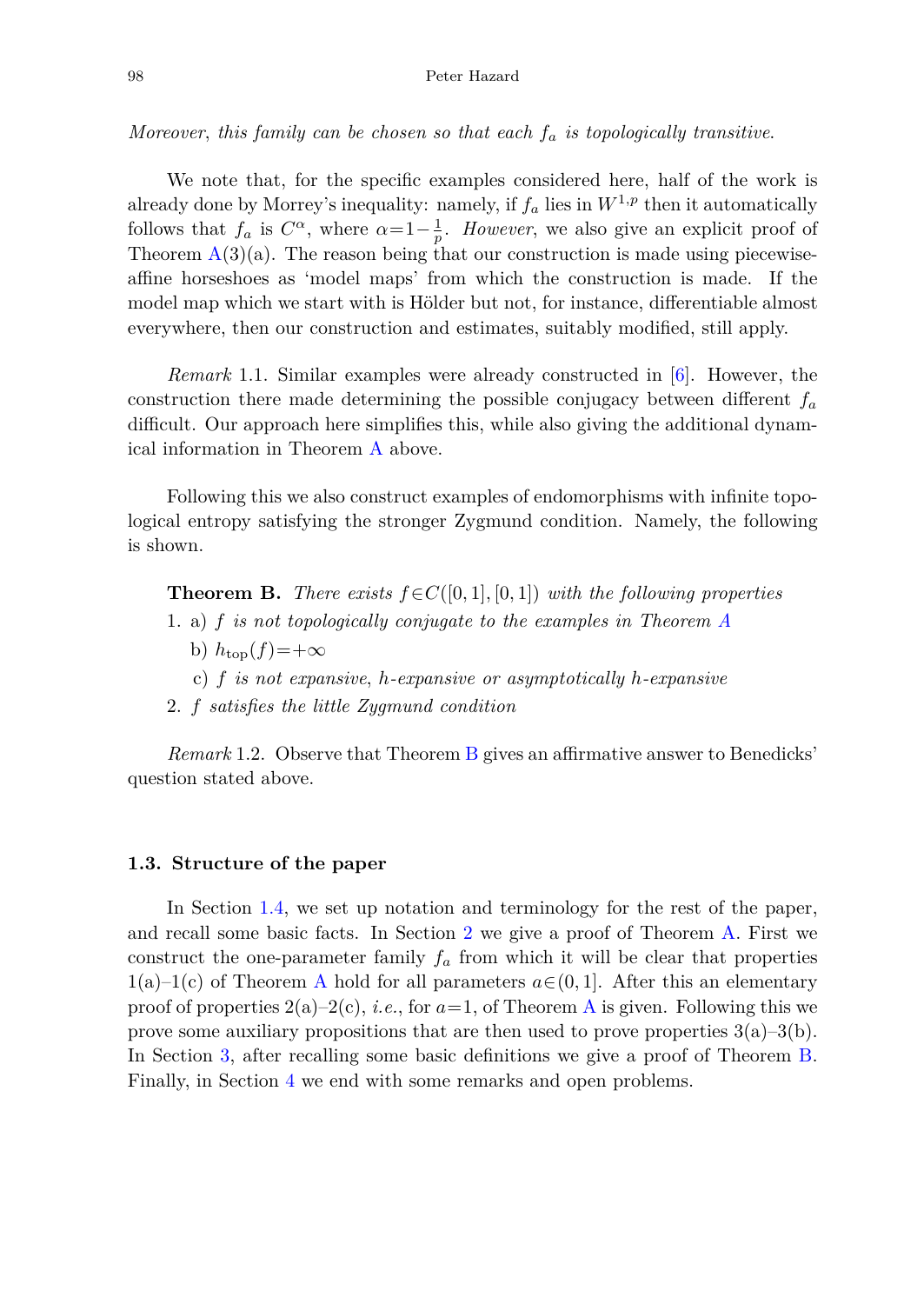#### <span id="page-4-0"></span>**1.4. Notation and terminology**

Throughout this article, we use the following notation. We denote the Euclidean norm in  $\mathbb{R}$  by  $|\cdot|_{\mathbb{R}}$  or  $|\cdot|$  when there is no risk of ambiguity. We denote the Euclidean distance by  $d(\cdot, \cdot)$ . Given real-valued functions f and q, defined on a subset of the real numbers accumulating on zero, we write  $f(t)=O(q(t))$  if there exists *C*>0 such that, for |*t*| sufficiently small,  $|f(t)| \leq C|g(t)|$ . We also write  $f(t) = o(g(t))$ if  $\lim_{t\to 0} \frac{|f(t)|}{|g(t)|} = 0.$ 

## **1.4.1. Hölder mappings**

Let  $\alpha \in (0, 1)$ . Given a subset  $\Omega$  of  $\mathbb{R}$ , let  $C^{\alpha}(\Omega, \mathbb{R})$  denote the set of real-valued functions *f* on Ω satisfying the *α-Hölder condition*

(1.4) 
$$
[f]_{\alpha,\Omega} \stackrel{\text{def}}{=} \sup_{x,y \in \Omega; x \neq y} \frac{d(f(x), f(y))}{d(x,y)^{\alpha}} < \infty.
$$

When the domain of *f* is clear we will write  $[f]_\alpha$  instead of  $[f]_{\alpha,\Omega}$ . The set  $C^{\alpha}(\Omega,\mathbb{R})$ has a linear structure and  $[\cdot]_{\alpha,\Omega}$  defines a semi-nor[m\(](#page-4-1)<sup>2</sup>), which we call the  $C^{\alpha}$ -semi*norm*. Consequently

(1.5) 
$$
||f||_{C^{\alpha}(\Omega,\mathbb{R})} \stackrel{\text{def}}{=} ||f||_{C^{0}(\Omega,\mathbb{R})} + [f]_{\alpha,\Omega}
$$

defines a complete norm on  $C^{\alpha}(\Omega,\mathbb{R})$ .

For the same subset  $\Omega$  of  $\mathbb R$  let  $C^{\text{Lip}}(\Omega,\mathbb R)$  denote the set of real-valued functions *f* on Ω satisfying the *Lipschitz condition*

(1.6) 
$$
[f]_{\text{lip},\Omega} \stackrel{\text{def}}{=} \sup_{x,y \in \Omega; x \neq y} \frac{d(f(x), f(y))}{d(x,y)} < \infty.
$$

As before, this defines a semi-norm on the linear space  $C^{\text{Lip}}(\Omega,\mathbb{R})$ . We denote the corresponding norm by  $\|\cdot\|_{C^{\text{Lip}}(\Omega,\mathbb{R})}$ . Then, as above, this defines a Banach space structure on  $C^{\text{Lip}}(\Omega,\mathbb{R})$ .

#### **1.4.2. Sobolev mappings**

Given an open subset  $\Omega$  of  $\mathbb{R}$ , the Sobolev class  $W^{1,p}(\Omega)$  consists of measurable functions  $f: \Omega \to \mathbb{R}$  for which the first distributional partial derivative is defined and belongs to  $L^p(\Omega)$ . Then  $W^{1,p}(\Omega)$  is a Banach space with respect to the norm

(1.7) 
$$
||u||_{1,p} = ||u||_{L^p} + ||Du||_{L^p}.
$$

<span id="page-4-1"></span><sup>(&</sup>lt;sup>2</sup>) This also induces a pseudo-distance which we will call the  $C^{\alpha}$ -pseudo-distance.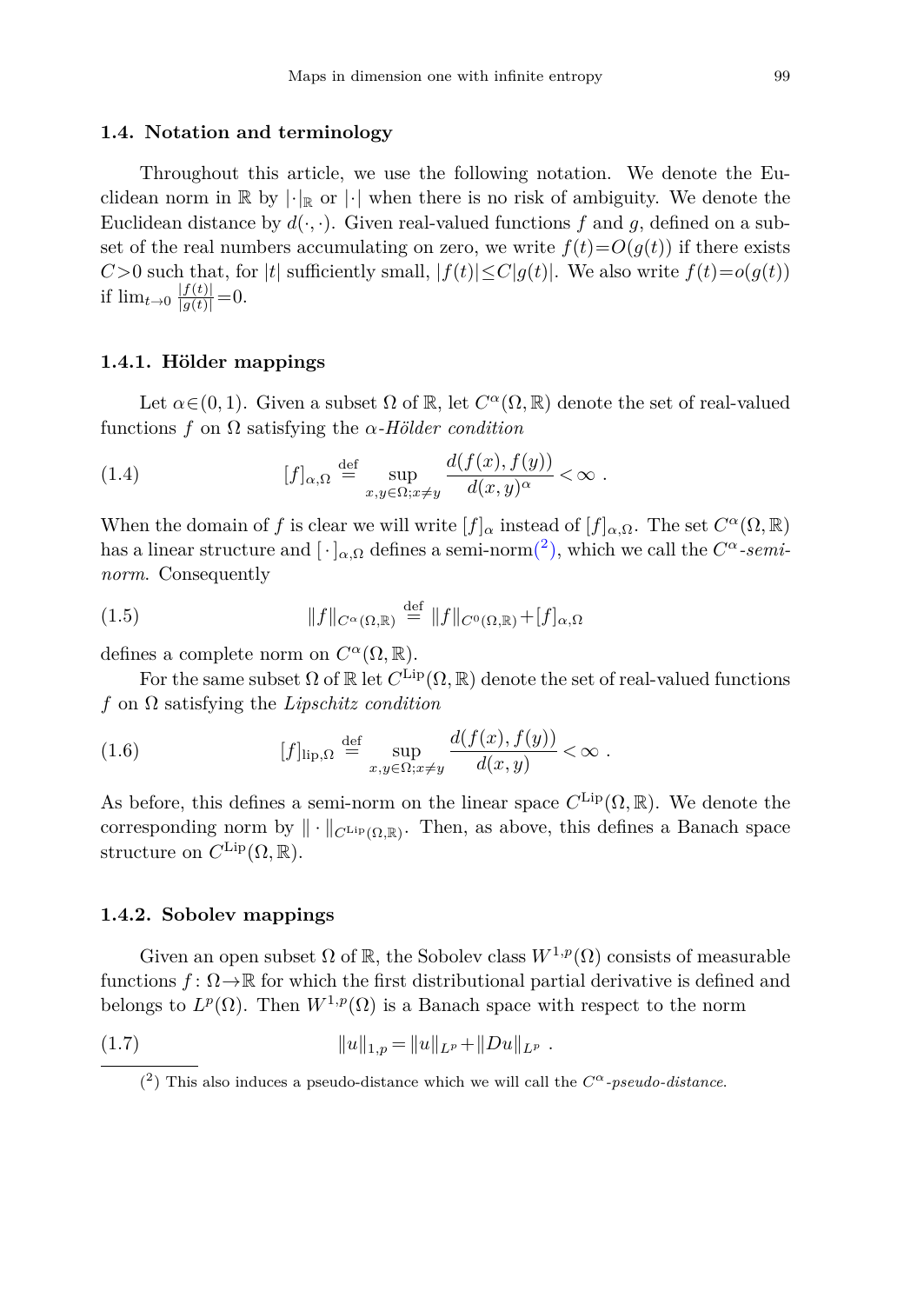Define the space

(1.8) 
$$
\mathbb{W}^{1,p}(\Omega,\mathbb{R}) = W^{1,p}(\Omega,\mathbb{R}) \cap C^{0}(\overline{\Omega},\mathbb{R}) .
$$

For  $f \in \mathbb{W}^{1,p}(\Omega,\mathbb{R})$  define

(1.9) 
$$
[f]_{W^{1,p},\Omega} = \left(\int_{\Omega} |Df(x)|^p dx\right)^{\frac{1}{p}}.
$$

Observe that  $\mathbb{W}^{1,p}(\Omega,\mathbb{R})$  is a linear space and that  $[\cdot]_{W^{1,p},\Omega}$  defines a semi-norm which we call the *W*1*,p-semi-norm*. Setting

(1.10) 
$$
||f||_{W^{1,p}(\Omega,\mathbb{R})} = ||f||_{C^0(\overline{\Omega},\mathbb{R})} + [f]_{W^{1,p},\Omega},
$$

this defines a norm on  $\mathbb{W}^{1,p}(\Omega,\mathbb{R})$  which is complete, and thus  $\mathbb{W}^{1,p}(\Omega,\mathbb{R})$  is endowed with the structure of a Banach space.

# **1.4.3. Topological entropy and expansivity**

Let  $(X, d)$  be a compact metric space. Let f be a continuous self-map of  $(X, d)$ . For each  $n \in \mathbb{N}$  define the distance function

(1.11) 
$$
d_n^f(x,y) = \max_{0 \le k < n} d(f^k(x), f^k(y)) \; .
$$

Given sets  $E, F \subset X$ , we say that the set  $E(n, \delta)$ *-spans* the set  $F$  with respect to  $f$ if for any  $x \in F$ , there exists  $y \in E$  such that  $d_n^f(x, y) < \delta$ . Let

(1.12) 
$$
r_f(n, \delta; F) = \min\{ \#E : E(n, \delta) \text{-spans } F \text{ with respect to } f \} .
$$

(Note that: (i) if *F* is compact then  $r_f(n, \delta; F) < \infty$ ; (ii)  $r_f(n, \delta; F)$  increases as  $\delta$ decreases.) For each compact set  $K \subset X$ , defin[e\(](#page-5-0)<sup>3</sup>)

(1.13) 
$$
r_f(\delta; K) = \limsup_{n \to \infty} \frac{1}{n} \log r_f(n, \delta; K)
$$

and

(1.14) 
$$
h(f;K) = \lim_{\delta \to 0} r_f(\delta;K) .
$$

Since *X* is compact we can define

$$
(1.15) \t\t\t h(f, \delta) = h(f, \delta; X) .
$$

<span id="page-5-0"></span> $(3)$  Here we depart from the notation originally due to Bowen [\[4\]](#page-23-12).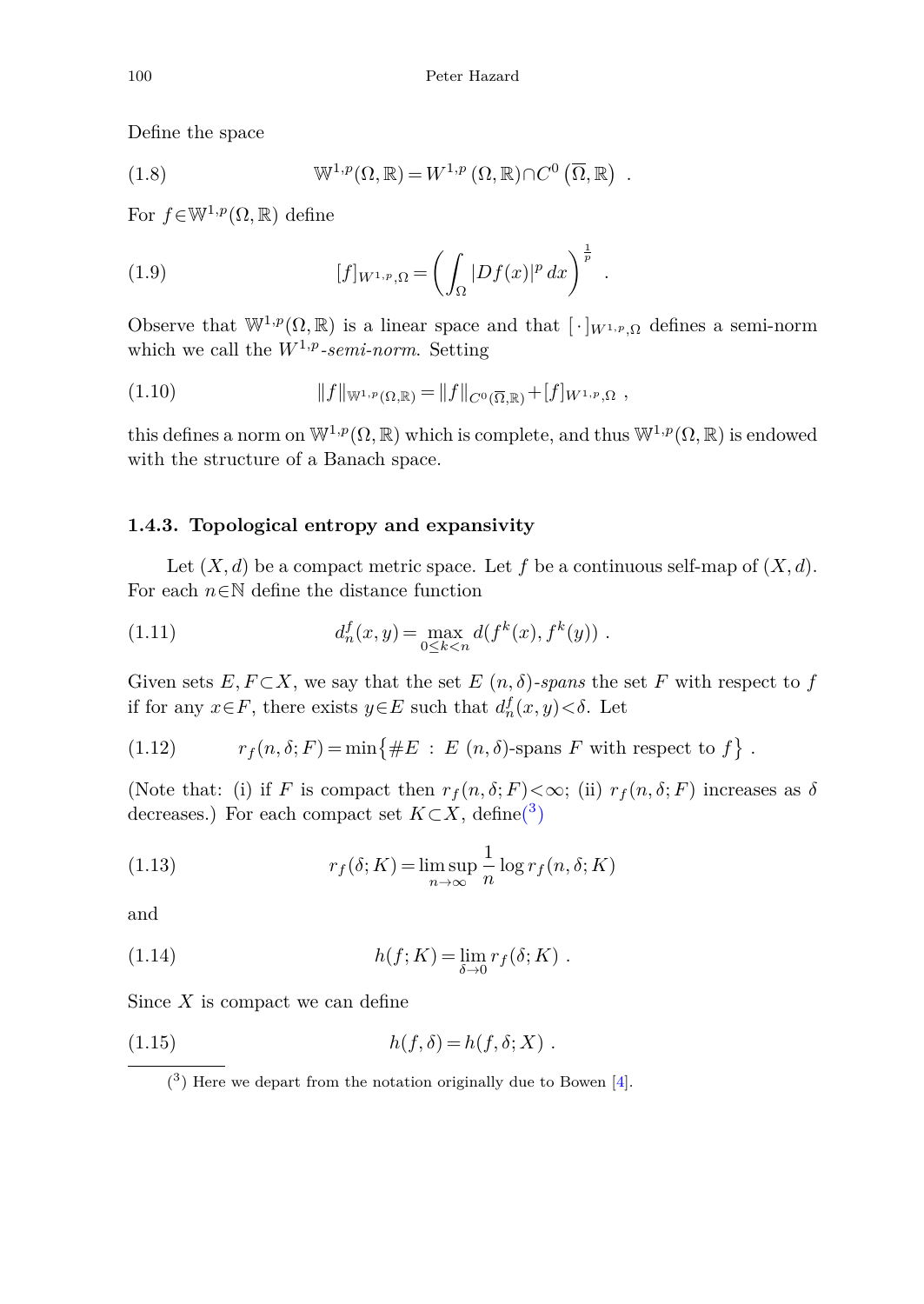The *topological entropy* of *f* is defined by

(1.16) 
$$
h_{\text{top}}(f) = \lim_{\delta \to 0} h(f, \delta) = \sup_K h(f; K) .
$$

For each  $\varepsilon > 0$  and  $x \in X$  define

(1.17) 
$$
\Phi_{\varepsilon}(x) = \bigcap_{n\geq 0} f^{-n} B_{\varepsilon}(f^n(x)) = \{y : d(f^n(x), f^n(y)) \leq \varepsilon, \ \forall n \geq 0\} .
$$

Recall that *f* is *expansive* if there exists  $\varepsilon > 0$  with the following property: given any  $x, y \in X$ , if  $d(f^k(x), f^k(y)) < \varepsilon$ , for all  $k \in \mathbb{N}$ , then  $x=y$ . Define

(1.18) 
$$
h_f^*(\varepsilon) = \sup_{x \in X} h(f; \Phi_{\varepsilon}(x)) .
$$

Then *f* is *h*-expansive if  $h_f^*(\varepsilon) = 0$  for some  $\varepsilon > 0$ ; and is asymptotically *h*-expansive if  $\lim_{\varepsilon \to 0} h_f^*(\varepsilon) = 0.$ 

#### **2. Examples in Hölder and Sobolev classes**

<span id="page-6-0"></span>We construct a family of endomorphisms  $f_a$  of the unit interval, depending upon the parameter  $a \in (0,1]$ , such that each  $f_a$  satisfies  $h_{\text{top}}(f_a) = \infty$ , it is not expansive, *h*-expansive or even asymptotically *h*-expansive, and such that all the *f<sup>a</sup>* are topologically conjugate. The main part of the work will then be in showing each  $f_a$  has some intermediate regularity between  $C^0$  and Lipschitz.

*Remark* 2.1. On compact one-manifolds, a theorem of Misiurewicz [\[14](#page-23-13)] states that positive topological entropy, and thus infinite topological entropy, must come from some iterate possessing a horseshoe. More precisely, if  $h_{\text{top}}(f) > 0$ , then there exist sequences of positive integers  $k_n$  and  $s_n$  such that, for each  $n, f^{k_n}$  possesses an  $s_n$ -branched horsesho[e\(](#page-6-1)<sup>4</sup>) and

(2.1) 
$$
\lim_{n \to \infty} \frac{1}{k_n} \log s_n = h_{\text{top}}(f) .
$$

Thus examples given below, which are constructed so that certain iterates possess horseshoes, are somehow indicative of the general case.

It will be useful to first consider an auxiliary family  $g_{a,b}$  of interval maps defined as follows. First fix a positive integer *b*. Given an arbitrary interval *J*, let *A<sup>J</sup>* denote the unique orientation-preserving affine bijection from *J* to [0*,* 1]. Subdivide

<span id="page-6-1"></span><sup>(</sup>4) A map *g* possesses an *s-branched horseshoe* if there is an interval *J* with *s* pairwise disjoint subintervals  $J_1, J_2, ..., J_s$ , such that  $g(J_i) \subseteq J$  for  $j=1, 2, ..., s$ .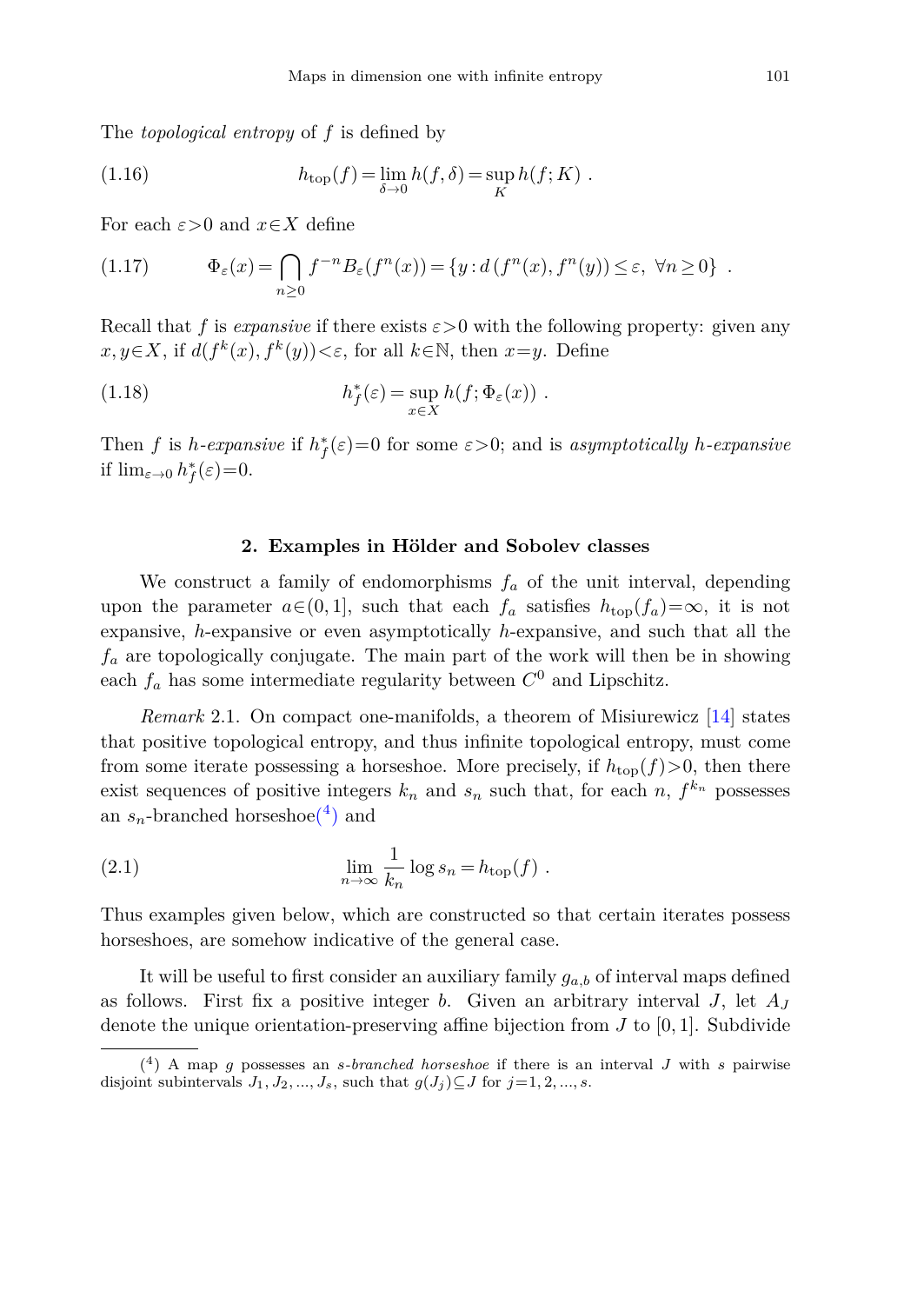the interval [0, 1] into *b* closed intervals  $J_{b,0}, J_{b,1}, ..., J_{b,b-1}$  of equal length, ordered from left to right. Let  $A_{b,k} = A_{J_{b,k}}$  for each  $k=0,1,...,b-1$ . Let  $\nu$  denote the unique orientation-reversing affine bijection of [0*,* 1] to itself. For each  $k=0,1,...,b-1$ , define

(2.2) 
$$
g_{1,b}(x) = \nu^k \circ A_{b,k}(x), \quad \forall x \in J_{b,k}.
$$

More explicitly

(2.3) 
$$
g_{1,b}(x) = \begin{cases} bx - k & x \in J_{b,k}, \& \text{even} \\ (k+1) - bx & x \in J_{b,k}, \& \text{odd} \end{cases}.
$$

Observe that  $g_{1,b}$  is continuous on [0, 1]. Also, [0, 1] possesses a  $g_{1,b}$ -invariant subset on which  $g_{1,b}$  acts as the unilateral shift on *b* symbols. In fact,  $h_{\text{top}}(g_{1,b}) = \log b$  (see e.g. [\[12,](#page-23-5) Section 3.2.c]).

Next, take a continuous one-parameter family  $\varphi_a$ ,  $a \in (0,1]$ , of orientationpreserving homeomorphisms of [0, 1], with  $\varphi_1 = id$ , and define

(2.4) 
$$
g_{a,b} = \varphi_a \circ g_{1,b} \circ \varphi_a^{-1} .
$$

For example, we could take  $\varphi_a$  equal to  $q_a(x)=x^a$ , the power function of exponent *a*. (Observe that in this case  $g_{a,b}$  is  $C^a$  but not  $C^{\alpha}$  for any  $\alpha > a$ , provided that  $b \geq 2$ .) Then  $g_{a,b}$  is continuous on [0, 1]. As topological entropy is invariant under topological conjugacy, we also have  $h_{\text{top}}(g_{a,b}) = \log b$ , for each  $a \in (0,1]$  and each positive integer *b*. We call *b* the *number of branches* of *ga,b* and *a* the *order of singularity*.

We now define the family  $f_a$  as follows. For each positive integer  $n$  define the interval  $I_n = (2^{-n}, 2^{-n+1}]$  and let  $f_a$  be given by

(2.5) 
$$
f_a(x) = \begin{cases} A_{I_n}^{-1} \circ g_{a,2n+1} \circ A_{I_n}(x) & x \in I_n, n=1,2,... \\ 0 & x=0 \end{cases}.
$$

Observe that, since  $g_{a,2n+1}$  fixes the endpoints of [0, 1] and is continuous, the map *f*<sup>*a*</sup> is also continuous. Also, since, for each fixed *b*, all the functions *g*<sub>*a*</sub>*b*, *a*∈(0, 1], are topologically conjugate, it follows that all the functions  $f_a$ ,  $a \in (0,1]$ , are also all topologically conjugate. Namely,  $f_a = \psi_a^{-1} \circ f_1 \circ \psi_a$  where

(2.6) 
$$
\psi_a(x) = A_{I_n}^{-1} \circ \varphi_a \circ A_{I_n}(x) \quad \forall x \in I_n, \ \forall n \in \mathbb{N} .
$$

Notice that the closure of each interval  $I_n$  is totally invariant. Since the topological entropy of a map is the supremum of the topological entropy of its restriction to all closed invariant subsets, since topological entropy is invariant under topological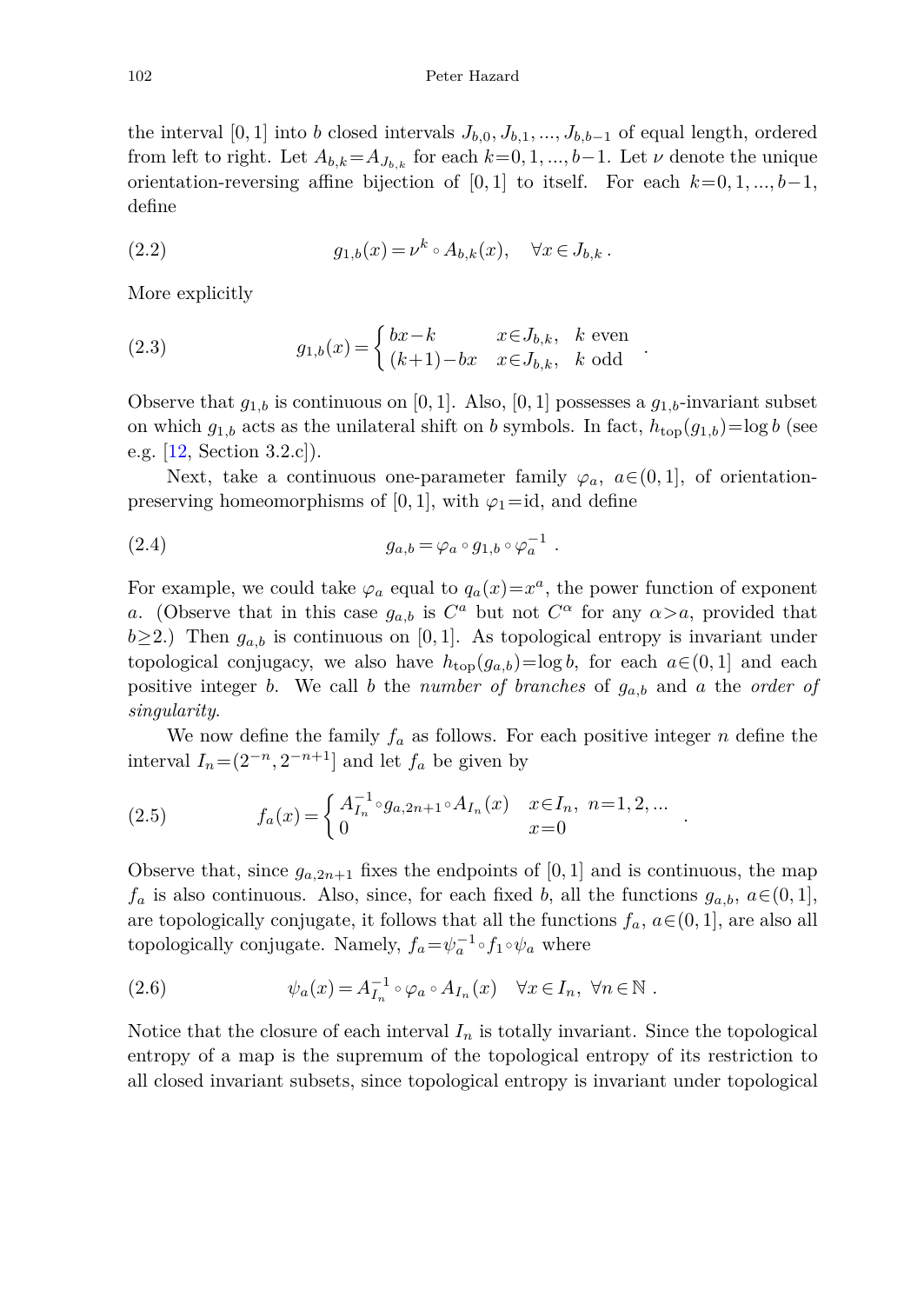conjugacy (see e.g. [\[12,](#page-23-5) Section 3.1.b]) and, as was stated above,  $h_{\text{top}}(g_{a,b}) = \log b$ for all *b*, it follows that

(2.7) 
$$
h_{\text{top}}(f_a) \geq \sup_n h_{\text{top}}(f_a|_{I_n}) = \sup_n h_{\text{top}}(g_{a,2n+1}) = +\infty.
$$

Next, observe that, as  $f_a$  has arbitrarily small invariant subsets (namely the intervals  $I_n$ ) the function  $f_a$  cannot be expansive. In fact, since  $h(f_a, I_n) = \log(2n+1)$  for each *n*, it follows that

(2.8) 
$$
\lim_{\varepsilon \to 0} h_{f_a}^*(\varepsilon) \ge \lim_{n \to \infty} h(f_a; I_n) = +\infty.
$$

Thus *f<sup>a</sup>* is neither *h*-expansive nor asymptotically *h*-expansive. Therefore properties  $1(a)-1(c)$  of Theorem [A](#page-2-0) hold.

*Remark* 2.2. That *f<sup>a</sup>* is not asymptotically *h*-expansive could also be shown using topological conditional entropy in the following way. By [\[13,](#page-23-14) Proposition 3.3] infinite topological entropy  $h_{\text{top}}(f_a)$  implies infinite topological conditional entropy  $h^*(f_a)$ . However, by [\[13](#page-23-14), Corollary 2.1(b)]  $f_a$  is asymptotically *h*-expansive if and only if  $h^*(f_a)=0$ .

*Proof of Theorem [A](#page-2-0)*  $2(a)-2(c)$ *.* For each positive integer *n*, define the subintervals  $I_{n,k} = A_{I_n}^{-1}(J_{2n+1,k})$  of  $I_n$  for  $k=0,1,\dots,2n$ . These denote the maximal closed subintervals of  $I_n$  on which  $f_a$  is monotone.

(a) Take distinct points  $x, y \in [0, 1]$ . There are three cases to consider.

 $(x \in I_n, y \in I_m, n>m)$  Since  $I_m$  and  $I_n$  are both  $f$ -invariant,  $f(x) \in I_n$  and  $f(y) \in I_m$ *Im*. Moreover, observe that

(2.9) 
$$
|f(x)-f(y)| \le |2^{-n} - 2^{-m+1}| < 2^{-m+1}
$$

together with

$$
(2.10) \t\t |x-y| \ge |2^{-n+1} - 2^{-m}| \ge 2^{-m-1}
$$

implies that

(2.11) 
$$
\frac{|f(x)-f(y)|}{\omega(|x-y|)} \le \frac{2^{-m+1}}{2^{-m-1}\log 2^{m+1}} = \frac{4}{(m+1)\log 2}.
$$

 $(x=0, y \in I_m)$  Applying the same argument as in the previous case and observing that  $f(x)=x=0$  we find that

(2.12) 
$$
\frac{|f(x)-f(y)|}{\omega(|x-y|)} \le \frac{2^{-m+1}}{2^{-m-1}\log 2^{m+1}} = \frac{4}{(m+1)\log 2} \le \frac{2}{\log 2}.
$$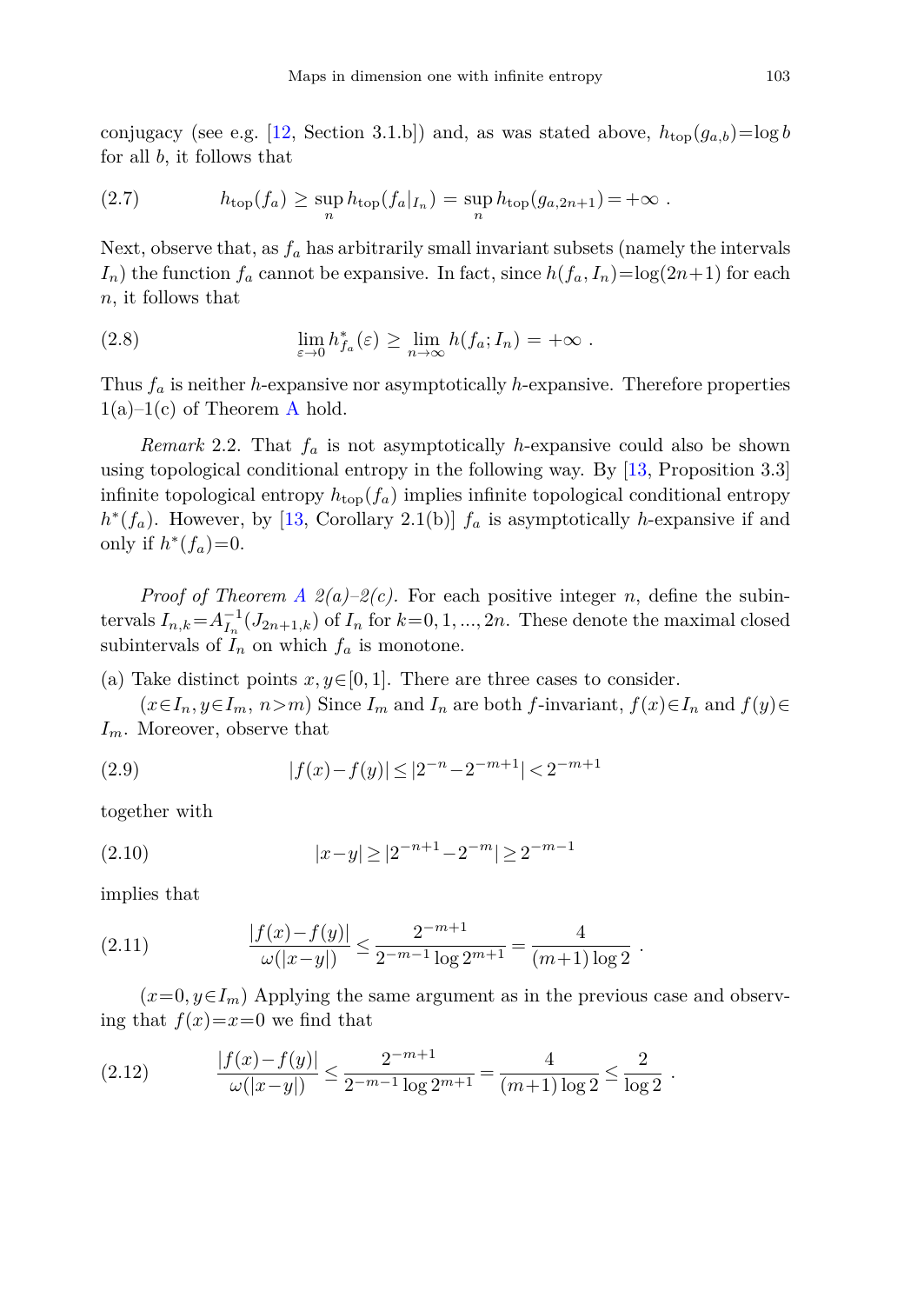

Figure 1. The graph of the Hölder interval endomorphism *f*<sup>1</sup> with infinite topological entropy.

 $(x \in I_n, y \in I_m, n=m)$  If *x* and *y* do not lie in the same branch of  $f|_{I_k}$ , then there exists *y*', in the same branch as *x*, satisfying  $f(y)=f(y')$  and  $|x-y|>|x-y'|$ . Moreover,

(2.13) 
$$
|x-y'| \le \frac{|I_m|}{2m+1} = \frac{1}{2^m(2m+1)}.
$$

Thus

(2.14) 
$$
\frac{|f(x)-f(y)|}{\omega(|x-y|)} \le \frac{|f(x)-f(y')|}{\omega(|x-y'|)} = \frac{(2m+1)|x-y'|}{|x-y'| \log(|x-y'|^{-1})}
$$

$$
\leq \frac{2m+1}{\log 2^m (2m+1)}
$$

(2.16) 
$$
\leq \frac{2}{\log 2} + 1
$$
.

In each of these cases, for  $x, y \in [0, 1], x \neq y$ ,

(2.17) 
$$
\frac{|f(x) - f(y)|}{\omega(|x - y|)} \le \frac{2}{\log 2} + 1
$$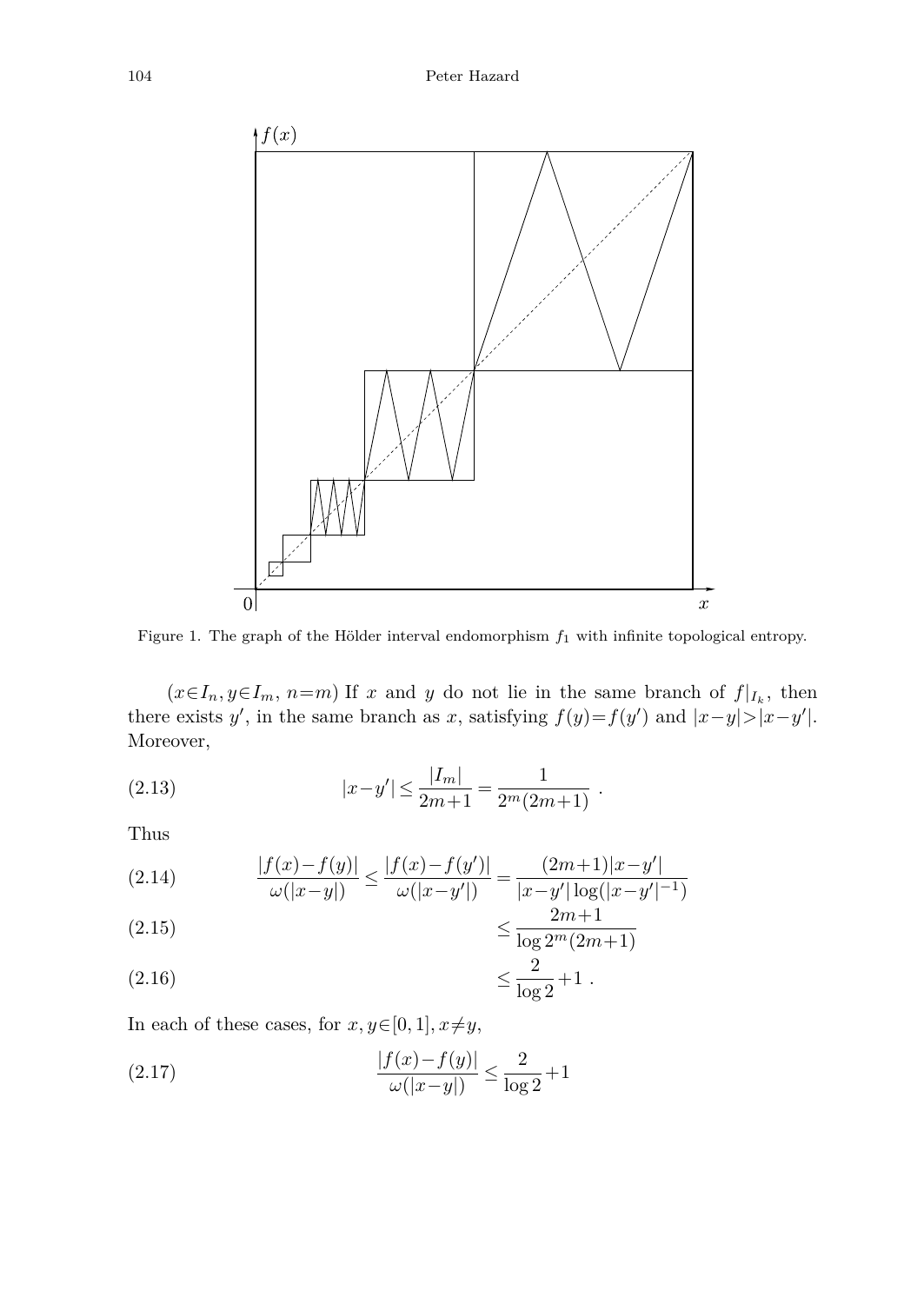and hence f has modulus of continuity  $\omega$ , which completes the proof of part (i).

(b) Observe that f is differentiable except at the endpoints of the intervals  $I_k$ . Hence

(2.18) 
$$
|f'|_{I_n}| = \frac{|I_n|}{|I_{n,k}|} = 2n+1.
$$

Therefore, as the  $I_n$  form a measurable partition of [0, 1],

(2.19) 
$$
\int_{[0,1]} |f'|^p dx = \sum_{n=1}^{\infty} \int_{I_n} |f'|^p dx = \sum_{n=1}^{\infty} (2n+1)^p \int_{I_n} dx
$$

$$
(2.20) \qquad \qquad = \sum_{n=1}^{\infty} (2n+1)^p 2^{-k}
$$

$$
\leq \sum_{n=1}^{\infty} n^p 2^{-(n-1)/2}
$$

(2.22) 
$$
=2^{1/2}\sum_{n=1}^{\infty}n^p2^{-n/2}.
$$

However, this last series is convergent. Consequently the Sobolev norm of *f* is finite and hence  $f \in W^{1,p}([0,1])$ .

(c) First note that as  $g_{1,b}$  preserves Lebesgue measure  $\mu$  for each *b*, it follows trivially that Lebesgue measure is invariant under  $f_1$ . Since  $h_\mu(g_{1,b}) = \log b$ , it also follows that Lebesgue measure is a measure of maximal entropy. Hence the theorem is shown.  $\Box$ 

For each positive integer *n*, by performing the same construction as above but just on the union of the intervals  $I_n, I_{n+1}, \ldots$  we also get the following corollary.

<span id="page-10-0"></span>**Corollary 2.1.** There exists a sequence  $f_n \in C^0([0,1], [0,1])$  satisfying proper-ties 2(a)–2(c) in Theorem [A](#page-2-0) above and with the additional property that  $\lim_{n\to\infty} f_n =$ id where convergence is taken

- in the  $C^{\alpha}$ -topology for any  $\alpha \in (0, 1)$ ,
- in the  $W^{1,p}$ -topology for any  $p \in [1,\infty)$ .

We recall that maps with modulus of continuity  $t \log(1/t)$  are in the Hölder class  $C^{\alpha}$  for every  $\alpha \in [0, 1)$ , but they are not necessarily Lipschitz. Moreover, the map  $f_1$  is a  $C^{\alpha}$ -limit of piecewise-affine maps. Hence it lies in the  $C^{\alpha}$ -boundary of the space of Lipschitz maps. When  $a \neq 1$ , the map  $f_a$  does not satisfy this property. The proof of Theorem [A](#page-2-0)  $3(a)-3(b)$  could be made using the argument presented above in the proof of properties  $2(a)-2(b)$  of Theorem [A.](#page-2-0) However, we give a different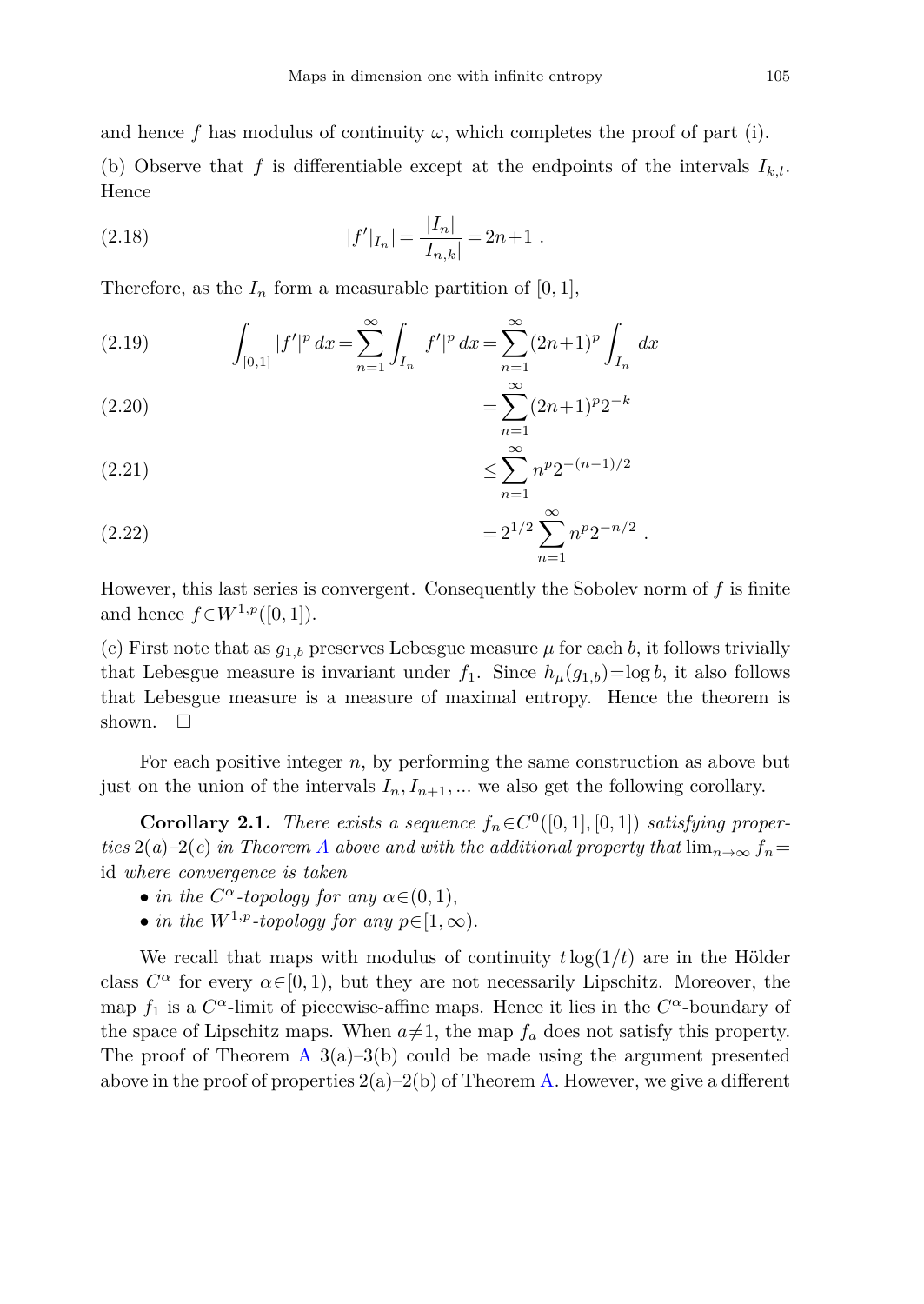proof below. For that we need the following gluing principle, which is essentially an application of Jensen's inequality.

<span id="page-11-2"></span>**Proposition 2.1.** (Gluing Principle) Let  $\omega$  be a continuous, monotone-increasing function, locally concave at  $\omega(0)=0$ . Let f be a continuous self-mapping of the compact interval *I*. Let *I*1*, I*2*, ...* denote a collection of closed intervals with pairwise disjoint interiors, covering *I*, and with the property that  $f|_{I_k}$  has modulus of continuity  $\omega$ , for all  $k$ . Let  $C_k$  denote the  $\omega$ -semi-norm of  $f|_{I_k}$ .

(i) If  $\sum_{k=1}^{\infty} C_k < \infty$  then f has modulus of continuity  $\omega$  with  $\omega$ -semi-norm bounded by  $C = \sum_{k=1}^{\infty} C_k$ .

(ii) If  $\sup_k C_k < \infty$  and  $f|_{\partial I_k} =$ id for all k, then f has modulus of continuity  $\omega$  $with \omega\text{-}semi-norm \ bounded \ by \ C = \frac{\text{diam}(I)}{\omega(\text{diam}(I))} + 2 \sup_k C_k.$ 

*Proof.* For notational simplicity, assume that the intervals  $I_k$  are ordered from left to right. This does not affect the proof, but simplifies indexing.

Case (i). Take *x*,  $y \in I$ . Assume that  $x \leq y$ . Then there exist integers  $m \leq n$  such that  $x \in I_m, y \in I_n$ . Consequently

(2.23) 
$$
x_m = x < x_{m+1} < \ldots < x_n < y = x_{n+1} \;,
$$

where the points  $x_{m+1}, x_{m+2}...$ ,  $x_n$  denote the left endpoints of the respective intervals  $I_{m+1}, I_{m+2}, ..., I_n$ . Let  $C_k$  denote the *ω*-semi-norm of  $f|_{I_k}$ , that is

(2.24) 
$$
C_k = \sup_{z \neq w \in I_k} \frac{d(f(z), f(w))}{\omega(d(z, w))}.
$$

It follows that

<span id="page-11-0"></span>
$$
(2.25) \t d(f(x), f(y)) \leq \sum_{k=m}^{n} d(f(x_k), f(x_{k+1})) \leq \sum_{k=m}^{n} C_k \omega (d(x_k, x_{k+1})) .
$$

However, since  $\Lambda$  is concave, Jensen's inequality implies that

$$
(2.26)\qquad \qquad \frac{\sum_{k=m}^{n} C_k \omega \left( d(x_k, x_{k+1}) \right)}{\sum_{k=m}^{n} C_k} \leq \omega \left( \frac{\sum_{k=m}^{n} C_k d(x_k, x_{k+1})}{\sum_{k=m}^{n} C_k} \right)
$$

(2.27) 
$$
\leq \omega \left( \max_{m \leq k \leq n} C_k \cdot \frac{\sum_{k=m}^n d(x_k, x_{k+1})}{\max_{m \leq k \leq n} C_k} \right)
$$

<span id="page-11-1"></span>
$$
(2.28) \qquad \qquad =\omega \left( d(x,y)\right) \ .
$$

where, for the last equality we have used that the points  $x_k$  are in the real line, placed in increasing order. Combining inequalities [\(2.25\)](#page-11-0) with [\(2.28\)](#page-11-1) together with the hypothesis that  $\sum_{k=1}^{\infty} C_k < \infty$  gives the result by taking the supremum over all possible *x* and *y*.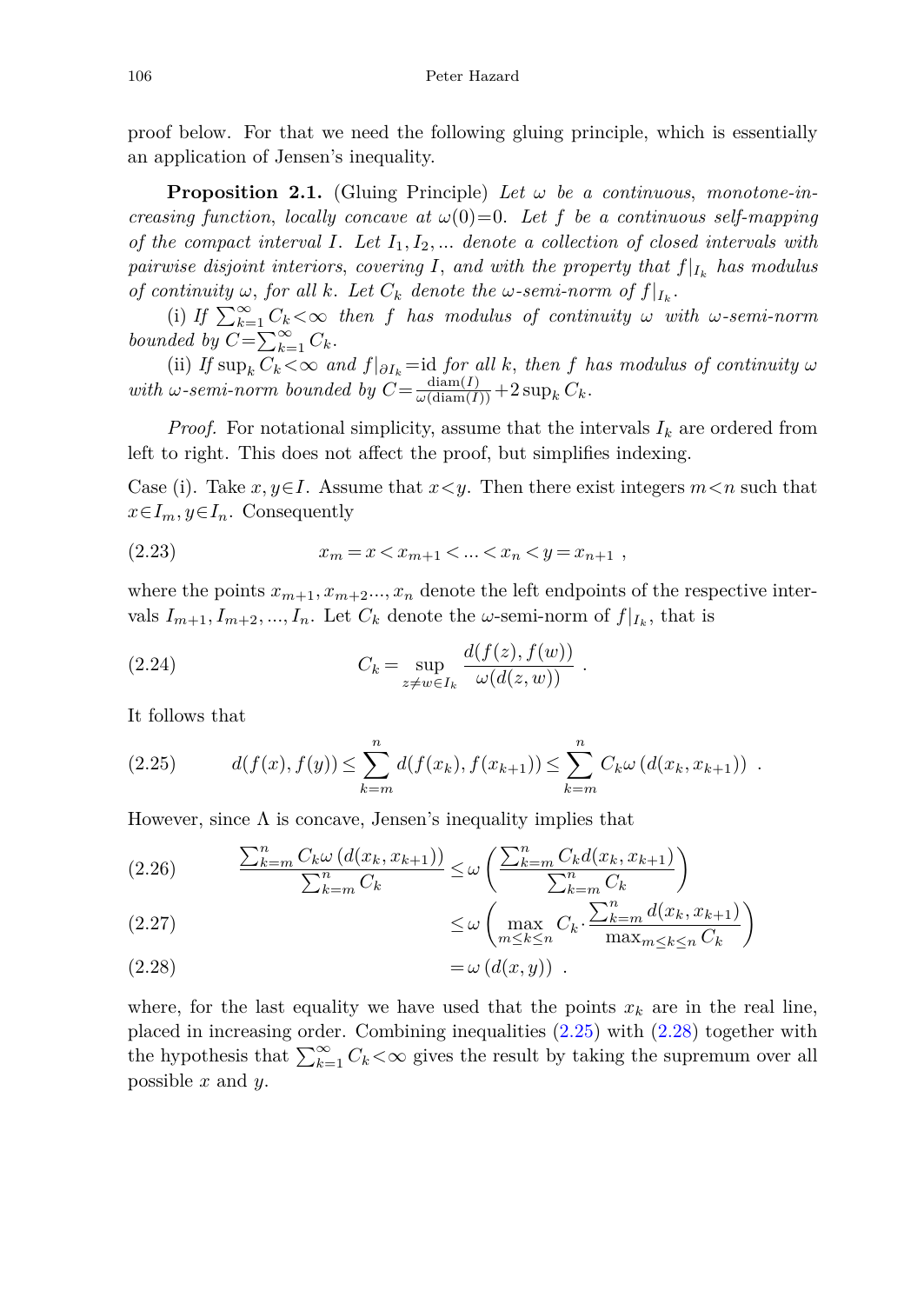Case (ii). Take  $x, y$  and  $x_{m+1},...,x_n$  as before. Then

$$
(2.29) \qquad d(f(x), f(y)) \le d(f(x), f(x_{m+1})) + d(f(x_{m+1}), f(x_n)) + d(f(x_n), f(y))
$$

(2.30) 
$$
\leq C_m \omega(d(x, x_{m+1})) + d(x_{m+1}, x_n) + C_n \omega(d(x_n, y))
$$

(2.31) 
$$
\leq \left(2 \sup_k C_k + \frac{\operatorname{diam}(I)}{\omega(\operatorname{diam}(I))}\right) \omega(d(x, y)) .
$$

As this holds for all *x* and *y*, it follows that *f* has modulus of continuity  $\omega$ , with  $\omega$ -semi-norm bounded by  $2 \sup_k C_k + \text{diam}(I)/\omega(\text{diam}(I)),$  as required.  $\Box$ 

We will also need the following estimates for the map  $g_{a,b}$  with respect to the Hölder and Sobolev semi-norms, in the case when  $\varphi_a$  is a general concave orientation-preserving homeomorphism.

**Lemma 2.1.** (Auxiliary Lemma) Let  $g_{a,b}$  be defined as above, where  $\varphi_a$  is an arbitrary concave, orientation-preserving homeomorphism, so that it possesses an extension to  $[0,1+\frac{1}{b}]$ , which is also concave and a homeomorphism onto its image. Then

<span id="page-12-0"></span>
$$
(2.32) \t\t [g_{a,b}]_{C^{\alpha},[0,1]} \leq [\varphi_a]_{C^{\alpha},[0,1]} \cdot b^{\alpha+1} \int_{[\frac{1}{b},1+\frac{1}{b}]} |(\varphi_a^{-1})'(t)|^{\alpha} dt
$$

<span id="page-12-1"></span>and

$$
(2.33) \t[g_{a,b}]_{W^{1,p},[0,1]}^p \leq [\varphi_a]_{W^{1,p},[0,1]} \cdot b^p \left( \int_{[0,1]} \left| \frac{t}{g_{1,b}(t)} \right|^{\frac{p^2(1-a)}{p-1}} dt \right)^{1-\frac{1}{p}}
$$

*Remark* 2.3. As  $\varphi_a$  is monotone increasing it follows by Lebesgue's Last Theorem that it is differentiable Lebesgue-almost everywhere (see, e.g. [\[15](#page-23-15)]). Since it is concave it follows from Alexandrov's theorem that is it also twice-differentiable Lebesgue-almost everywhere [\[8](#page-23-16), Section 6.4].

*Proof.* Before starting the proof, we introduce the following notation and make the following comments. For any  $t \in [0, 1]$  we use the notation

(2.34) 
$$
t' = \varphi_a^{-1}(t) , \quad t'' = g_{1,b}(\varphi_a^{-1}(t)) .
$$

First consider the Hölder estimate. Take  $k \in \{0, 1, ..., b-1\}$ . Let  $x, y \in J_{b,k}$  be arbitrary distinct points. Then, by telescoping the *a*-Hölder difference quotient, and observing that *g*1*,b* is affine, we find that

(2.35) 
$$
\frac{|g_{a,b}(x) - g_{a,b}(y)|}{|x - y|^{\alpha}} = b^{\alpha} \frac{|\varphi_a(x'') - \varphi_a(y'')|}{|x'' - y''|^a} \left( \frac{|\varphi_a^{-1}(x) - \varphi_a^{-1}(y)|}{|x - y|} \right)^{\alpha}.
$$

*.*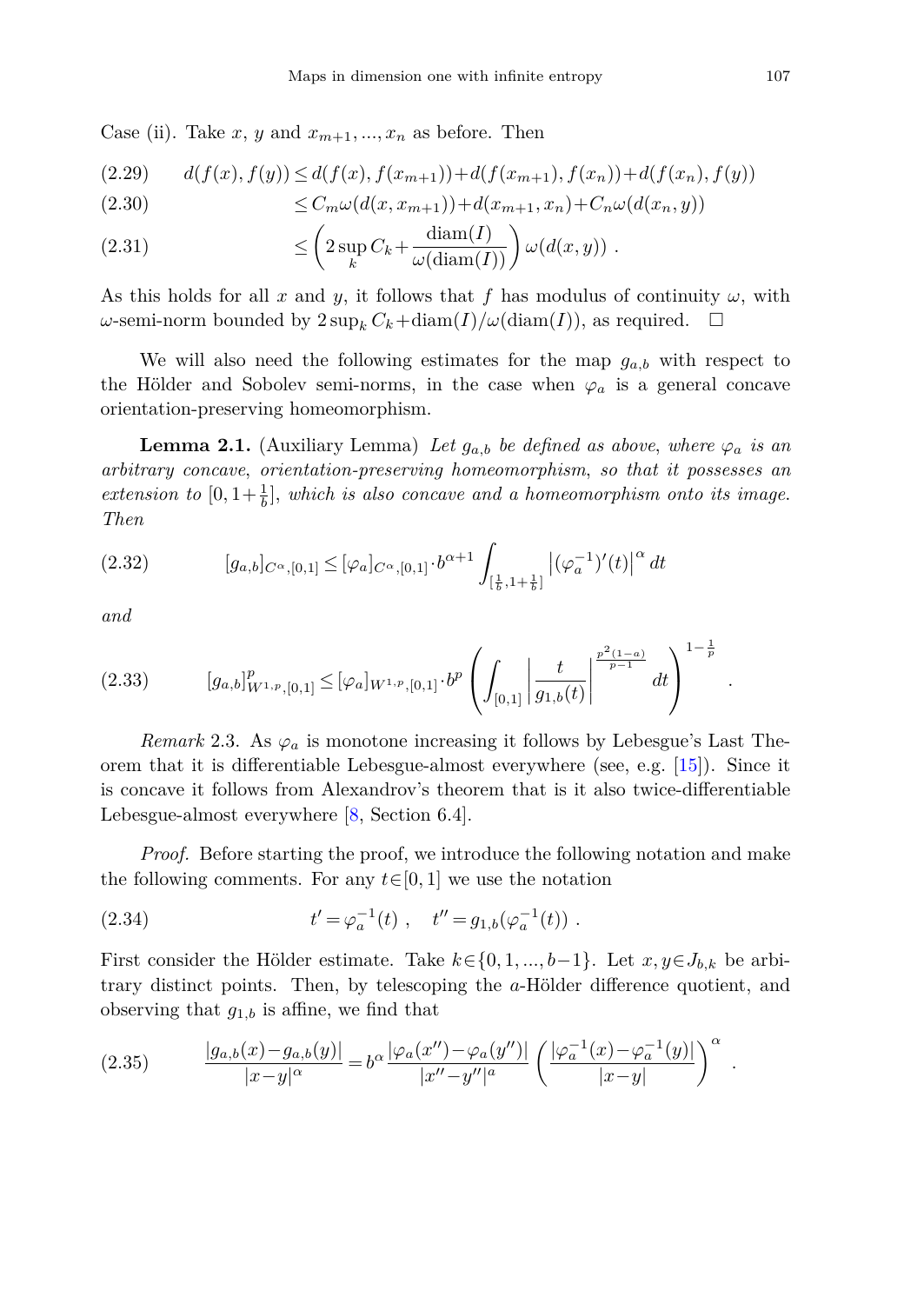Observe that  $x''$  and  $y''$  take values throughout [0, 1]. Therefore

(2.36) 
$$
\frac{|\varphi_a(x'') - \varphi_a(y'')|}{|x'' - y''|^{\alpha}} \leq [\varphi_a]_{C^{\alpha}, [0,1]}.
$$

Next, trivially *x* and *y* take values throughout  $J_{b,k} = \left[\frac{k}{b}, \frac{k+1}{b}\right]$ . Therefore, since the function  $\varphi_a^{-1}(t)$  is convex and increasing on the positive real line (and thus difference quotients on  $J_{b,k}$  are maximised by the derivative at the right endpoint  $\partial^+ J_{b,k}$ ,

$$
(2.37) \qquad (\varphi_a^{-1})'(\partial^- J_{b,k}) \le \frac{|\varphi_a^{-1}(x) - \varphi_a^{-1}(y)|}{|x - y|} \le (\varphi_a^{-1})'(\partial^+ J_{b,k}) \ .
$$

Consequently, by Proposition [2.1\(](#page-11-2)i), together with the fact that  $(\varphi_a^{-1})'$  is increasing on the positive real line (so  $(\varphi_a^{-1})'$  is minimised on  $J_{b,k}$  by its value at the left endpoint  $\partial^- J_{b,k} = \frac{k}{b}$  ) we have

$$
(2.38) \t [g_{a,b}]_{C^{\alpha},[0,1]} \leq \sum_{k=0}^{b-1} [g_{a,b}]_{C^{\alpha},J_{b,k}}
$$

$$
(2.39) \qquad \leq [\varphi_a]_{C^{\alpha},[0,1]} \cdot b^{\alpha+1} \sum_{k=0}^{b-1} |(\varphi_a^{-1})' (\tfrac{k+1}{b})|^{\alpha} \cdot \tfrac{1}{b}
$$

(2.40) = 
$$
[\varphi_a]_{C^{\alpha},[0,1]} \cdot b^{\alpha+1} \sum_{k=0}^{b-1} |(\varphi_a^{-1})' (\partial^- J_{b,k+1})|^{\alpha} \cdot |J_{b,k+1}|
$$

$$
(2.41) \qquad \leq [\varphi_a]_{C^{\alpha},[0,1]} \cdot b^{\alpha+1} \int_{[\frac{1}{b},1+\frac{1}{b}]} \left| (\varphi_a^{-1})'(t) \right|^{\alpha} dt \; .
$$

Next, consider the Sobolev case. Observe that  $g_{a,b}$  is differentiable everywhere except a finite set of points. More precisely,  $g_{a,b}$  has breaks at exactly the endpoints of  $\varphi_a(J_{b,k})$  for  $k=0,1,...,b-1$ . By the chain rule, at Lebesgue almost every point *x* we have

(2.42) 
$$
|g'_{a,b}(x)| = |\varphi'_a(g_{1,b}(\varphi_a^{-1}(x))| |g'_{1,b}(\varphi_a^{-1}(x))| |(\varphi_a^{-1})'(x)|
$$

(2.43) 
$$
= b \left( \frac{|g_{1,b}(\varphi_a^{-1}(x))|}{|\varphi_a^{-1}(x)|} \right)^{a-1} .
$$

Thus, by the change of variable formula for integrals

(2.44) 
$$
[g_{a,b}]_{W^{1,p},\varphi_a(J_{b,k})}^p = \int_{\varphi_a(J_{b,k})} |g'_{a,b}(x)|^p d\mu(x)
$$

(2.45) 
$$
=b^{p}\int_{\varphi_{a}(J_{b,k})}\left|\frac{g_{1,b}(\varphi_{a}^{-1}(x))}{\varphi_{a}^{-1}(x)}\right|^{p(a-1)}d\mu(x)
$$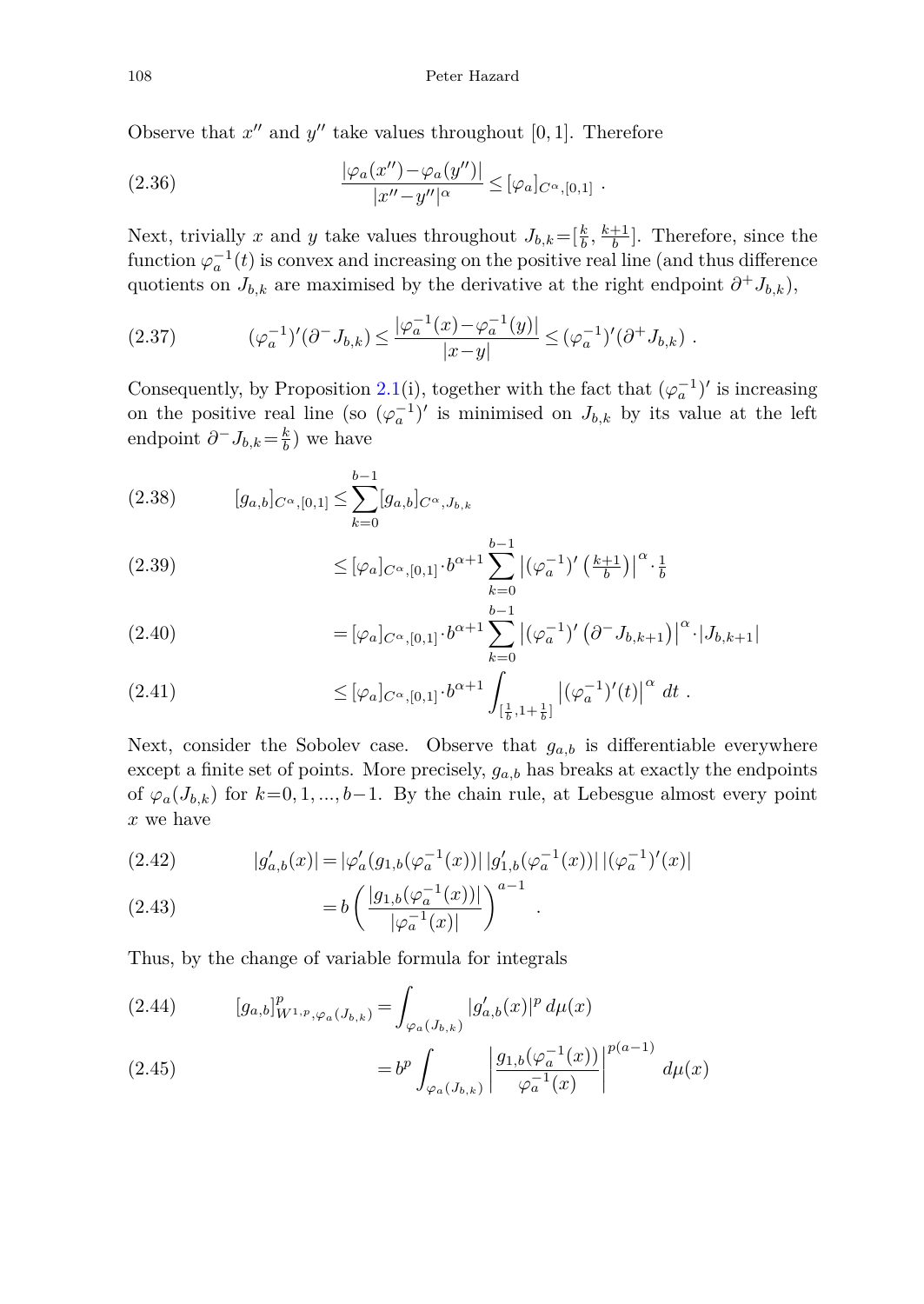(2.46) 
$$
= b^p \int_{J_{b,k}} \left| \frac{g_{1,b}(t)}{t} \right|^{p(a-1)} |\varphi'_a(t)| d\mu(t) .
$$

Therefore

$$
(2.47) \quad [g_{a,b}]_{W^{1,p},[0,1]}^p = \sum_{k=0}^{b-1} [g_{a,b}]_{W^{1,p},J_{b,k}}^p = b^p \int_{[0,1]} \left| \frac{t}{g_{1,b}(t)} \right|^{p(1-a)} |\varphi'_a(t)| d\mu(t) .
$$

Therefore applying Hölder's inequality gives the result.  $\Box$ 

<span id="page-14-1"></span>**Corollary 2.2.** Let  $b \geq 2$ . Let  $\varphi_a = q_a$  for each  $a \in [0, 1]$ . Then there exist positive real numbers  $C(a, \alpha)$  and  $K(a, p)$ , depending only upon *a* and  $\alpha$  and upon *a* and *p* respectively, such that we have the following for each  $a \in [0, 1)$ :

(i)  $g_{a,b}$  is  $C^{\alpha}$  for all  $\alpha \leq a$  and

$$
[g_{a,b}]_{C^{\alpha},[0,1]} \leq C(a,\alpha)b^{\alpha+1}
$$

(ii)  $g_{a,b}$  is  $W^{1,p}$  for all  $p < (1-a)^{-1}$  and

<span id="page-14-0"></span>
$$
[g_{a,b}]_{W^{1,p},[0,1]}^p \leq K(a,p)b^{p(1-a)+1} .
$$

*Proof.* (i) When  $\varphi_a = q_a$  we find that  $q_{a,b}$  is locally of the form  $|x|^a$  about any  $g_{a,b}$ -preimage of 0 except 0 itself. (Observe that, as  $b \geq 2$ , such a preimage exists.) Therefore  $g_{a,b}$  cannot be  $C^{\alpha}$  for any  $\alpha > a$ . For  $\alpha \leq a$ , by inequality [\(2.32\)](#page-12-0),

$$
(2.48) \qquad [g_{a,b}]_{C^{\alpha},[0,1]} \leq [\varphi_a]_{C^{\alpha},[0,1]} \frac{b^{\alpha+1}a^{1-\alpha}}{\alpha(1-a)+a} \left( (1+\frac{1}{b})^{\alpha(\frac{1}{a}-1)+1} - (\frac{1}{b})^{\alpha(\frac{1}{a}-1)+1} \right)
$$

and thus there exists an extended positive real number  $C(a, \alpha)$ , depending upon *a* and  $\alpha$  only, such that  $C(a, \alpha)$  is finite for  $0 \leq \alpha \leq a$ , and is infinite for  $a < \alpha \leq 1$ , and for which

(2.49) 
$$
[g_{a,b}]_{C^{\alpha},[0,1]} \leq C(a,\alpha)b^{\alpha+1} .
$$

(ii) First, in the special case when  $k=0$ ,

(2.50) 
$$
[g_{a,b}]_{W^{1,p},\varphi_a(J_{b,0})}^p = b^p \int_0^{\frac{1}{b}} \left| \frac{1}{b} \right|^{p(1-a)} \varphi'_a(t) dt = b^{a(p-1)}.
$$

In the general case, applying the standard  $L^1$ -estimate to inequality  $(2.33)$  gives

$$
(2.51) \t bp \min_{J_{b,k}} |\varphi'_a| \int_{J_{b,k}} \left| \frac{t}{g_{1,b}(t)} \right|^{p(1-a)} dt \leq [g_{a,b}]_{W^{1,p},\varphi_a(J_{b,k})}^p
$$
  

$$
\leq b^p \max_{J_{b,k}} |\varphi'_a| \int_{J_{b,k}} \left| \frac{t}{g_{1,b}(t)} \right|^{p(1-a)} dt.
$$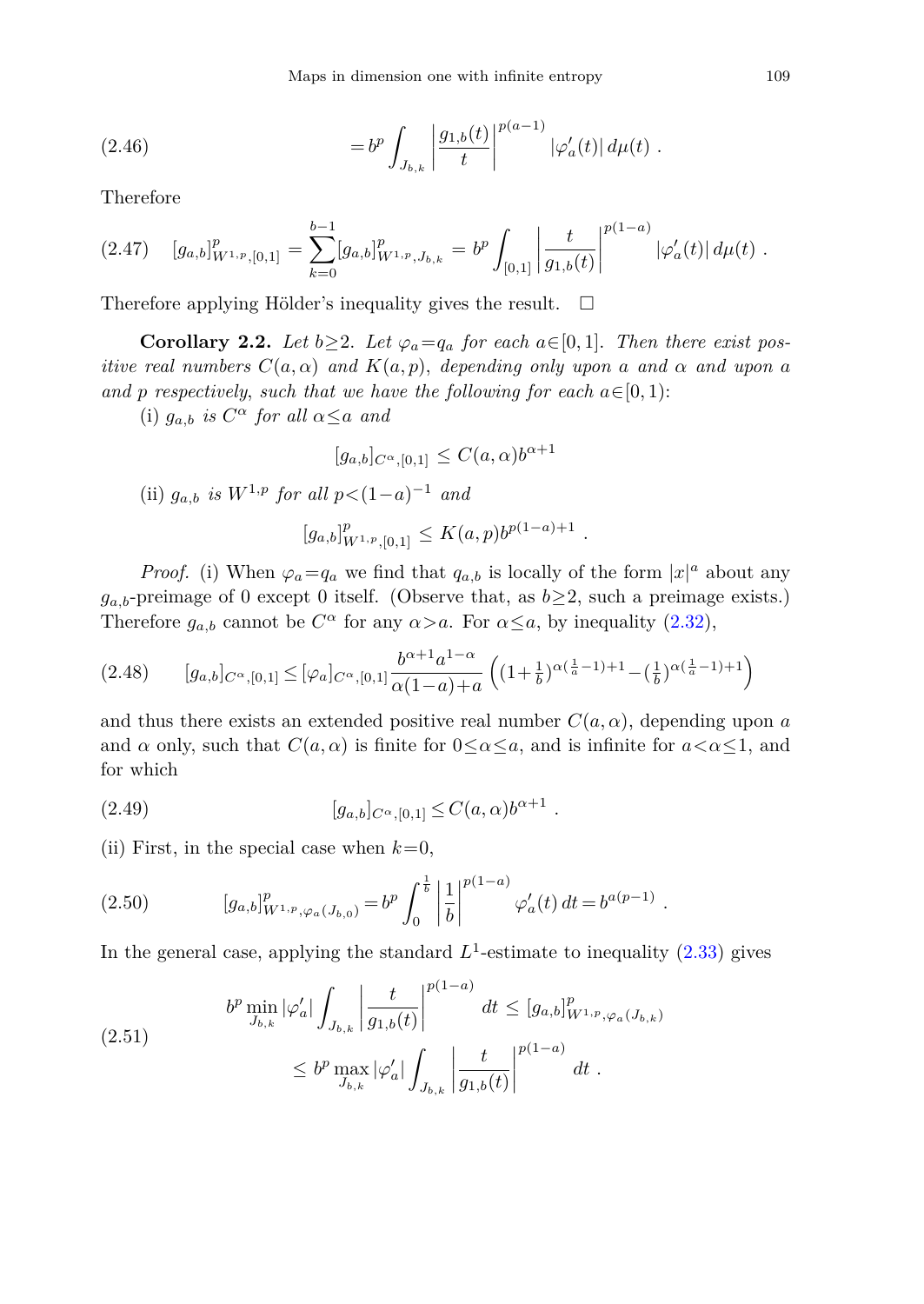But

(2.52) 
$$
\int_{J_{b,k}} \left| \frac{t}{g_{1,b}(t)} \right|^{p(1-a)} dt = \begin{cases} \int_{J_{b,k}} \left| \frac{t}{bt-k} \right|^{p(1-a)} dt & k \text{ even} \\ \int_{J_{b,k}} \left| \frac{t}{k+1-bt} \right|^{p(1-a)} dt & k \text{ odd} \end{cases}
$$

Making an appropriate change of variables this can also be written in the form

$$
(2.53) \quad \int_{J_{b,k}} \left| \frac{t}{g_{1,b}(t)} \right|^{p(1-a)} dt = \begin{cases} \int_{[0,1]} \left| 1 + \frac{k}{u} \right|^{p(1-a)} b^{1-p(1-a)} du & k \text{ even} \\ \int_{[0,1]} \left| 1 - \frac{k+1}{u} \right|^{p(1-a)} b^{1-p(1-a)} du & k \text{ odd} \end{cases}.
$$

Combining with [\(2.51\)](#page-14-0), this shows that  $g_{a,b}$  is not  $W^{1,p}$  for  $p \ge (1-a)^{-1}$ . For  $p <$  $(1-a)^{-1}$ , since the power function  $t^{\sigma}$ , where  $\sigma = p(1-a)$ , is concave we find that

(2.54) 
$$
\int_{[0,1]} \left(1 + \frac{k}{u}\right)^{\sigma} du \leq k^{\sigma} \int_{[0,1]} u^{-\sigma} du + \sigma k^{\sigma-1} \int_{[0,1]} u^{1-\sigma} du
$$

$$
(2.55) \qquad \qquad = \frac{k^{\sigma}}{1-\sigma} + \frac{\sigma k^{\sigma-1}}{2-\sigma} \;,
$$

while

(2.56) 
$$
\int_{[0,1]} \left(\frac{k+1}{u} - 1\right)^{\sigma} du \le \int_{[0,1]} \left(\frac{k+1}{u}\right)^{\sigma} du = \frac{(k+1)^{\sigma}}{1-\sigma}.
$$

Therefore, by  $(2.51)$  we arrive at the following inequalities

$$
(2.57) \left[g_{a,b}\right]_{W^{1,p},\varphi_a(J_{b,k})}^p \leq \begin{cases} a\left(\frac{b}{k}\right)^{1-a} k^{p(1-a)} \left(\frac{1}{1-p(1-a)} + \frac{p(1-a)}{k(2-p(1-a))}\right) & k \text{ even} \\ a\left(\frac{b}{k}\right)^{1-a} (k+1)^{p(1-a)} \frac{1}{1-p(1-a)} & k \text{ odd} \end{cases}.
$$

Consequently, there exist positive real numbers  $K_0(a, p)$  and  $K(a, p)$ , depending upon *a* and *p* only, such that

(2.58) 
$$
[g_{a,b}]_{W^{1,p},[0,1]}^p = \sum_{k=0}^{b-1} [g_{a,b}]_{W^{1,p},\varphi_a(J_{k,b})}^p
$$

$$
\leq K_0(a,p)b^{1-a}\sum_{k=0}^{b-1}k^{(p-1)(1-a)}
$$

<sup>≤</sup> *<sup>K</sup>*(*a, p*)*b<sup>p</sup>*(1−*a*)+1 (2.60) *.*

This completes the proof.  $\Box$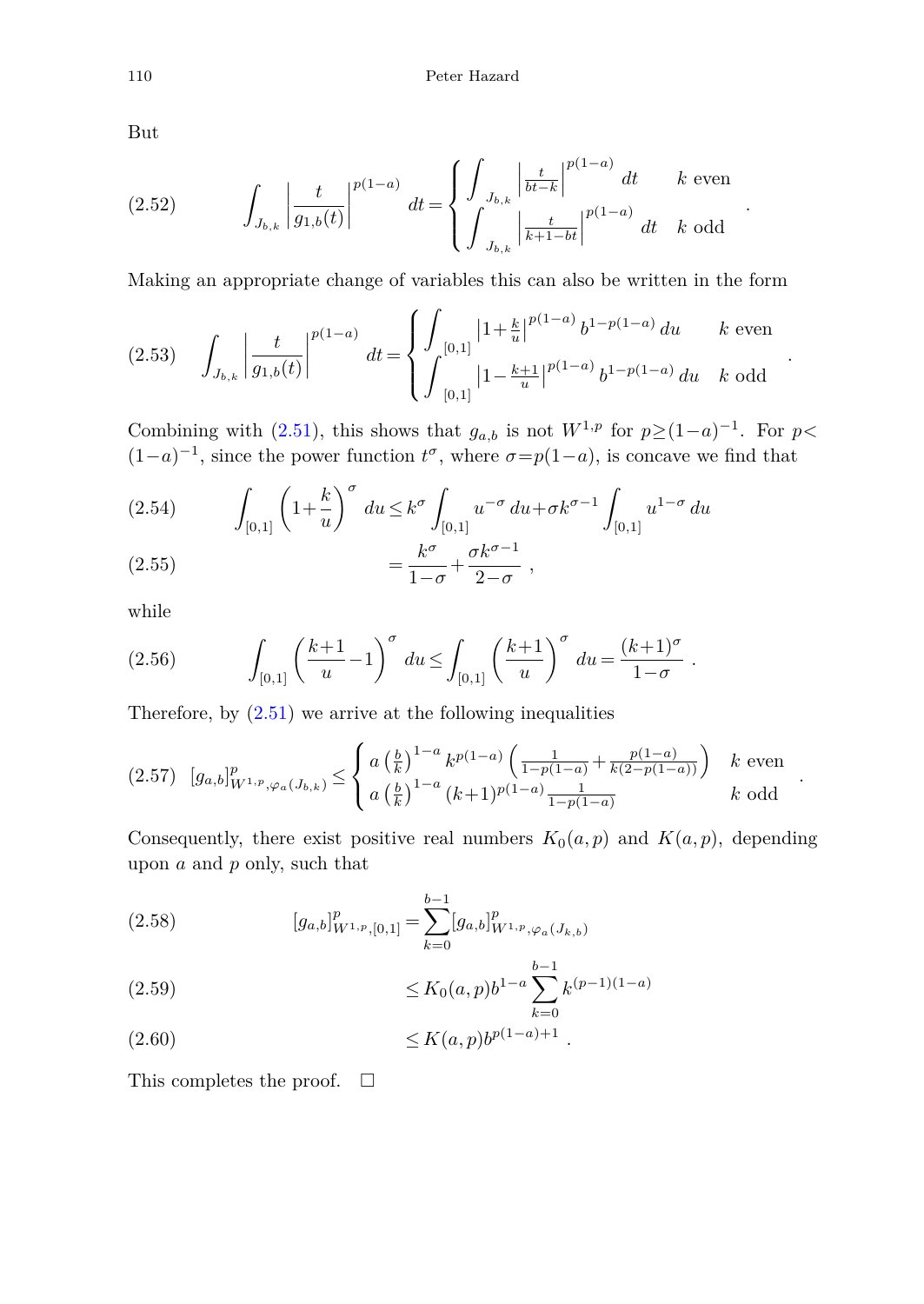*Proof of Theorem [A](#page-2-0) 3(a)–3(c).* (a) Since the function  $g_{a,b}$  is not  $C^{\alpha}$  for any *α>a*, and as the *α*-Hölder condition is preserved under affine rescaling, it follows that  $f_a$  is also not  $C^{\alpha}$  for any  $\alpha > a$ . Let us show that  $f_a$  lies in  $C^a$ . By the Hölder rescaling principle [\[5](#page-23-8), Proposition 2.2]

(2.61) 
$$
[f_a]_{C^a,I_n} \leq [A_{I_n}^{-1}]_{\text{Lip}} [g_{a,2n+1}]_{C^a,[0,1]} [A_{I_n}]_{\text{Lip}}^a
$$

(2.62) 
$$
= |I_n|^{1-a} [g_{a,2n+1}]_{C^a,[0,1]}
$$

 $\leq 2^{-n(1-a)}C(a,a)(2n+1)^{1+a}.$ 

By the Proposition [2.1\(](#page-11-2)ii), with  $\omega(x)=x^a$ , since  $f_a$  fixed the endpoints of  $I_n$  for each *n*, we find that

$$
(2.64) \t\t [f_a]_{C^a,[0,1]} \leq \sup_n [f_a]_{C^a,I_n} \leq C(a,a) \sup_n 2^{-n(1-a)} (2n+1)^{1+a} < \infty
$$

where, for the second inequality, we used Corollary [2.2\(](#page-14-1)i).

(b) Since  $f_a|_{I_n} = A_{I_n}^{-1} \circ g_{a,2n+1} \circ A_{I_n}$  an affine rescaling of a map differentiable Lebesgue-almost everywhere we find that, for Lebesgue-almost every  $x \in I_n$ ,

(2.65) 
$$
|f_a(x)| = |g'_{a,2n+1}(A_{I_n}(x))|.
$$

This, together with the change of variables formula for integrals and the observation that  $|A'_{I_n}| = |I_n|^{-1}$ , gives

(2.66) 
$$
[f_a]_{W^{1,p},I_n}^p = \int_{I_n} |f'_a(x)|^p dx
$$

$$
= |I| \int_{I_n} |g'_a(x)|^p dx
$$

(2.67) 
$$
= |I_n| \int_{I_n} |g'_{a,2n+1}(A_{I_n}(x))|^p |A'_{I_n}(x)| dx
$$

(2.68) 
$$
= |I_n| \int_{A_{I_n}(I_n)} |g'_{a,2n+1}(u)|^p du
$$

≤ |*In*| [*ga,*2*n*+1] *p <sup>W</sup>*1*,p,*[0*,*1] (2.69) *.*

This, together with Corollary  $2.2$ (ii), implies that

(2.70) 
$$
[f_a]_{W^{1,p},[0,1]}^p = \sum_{n=1}^{\infty} [f_a]_{W^{1,p},I_n}^p
$$

(2.71) 
$$
\leq \sum_{n=1}^{\infty} |I_n| \left[ g_{a,2n+1} \right]_{W^{1,p},[0,1]}^p
$$

(2.72) 
$$
\leq \sum_{n=1}^{\infty} 2^{-n} K(a, p) (2n+1)^{p(1-a)+1}.
$$

This last series is convergent. Thus  $f_a$  is  $W^{1,p}$  for  $1 \leq p < (1-a)^{-1}$ , as required.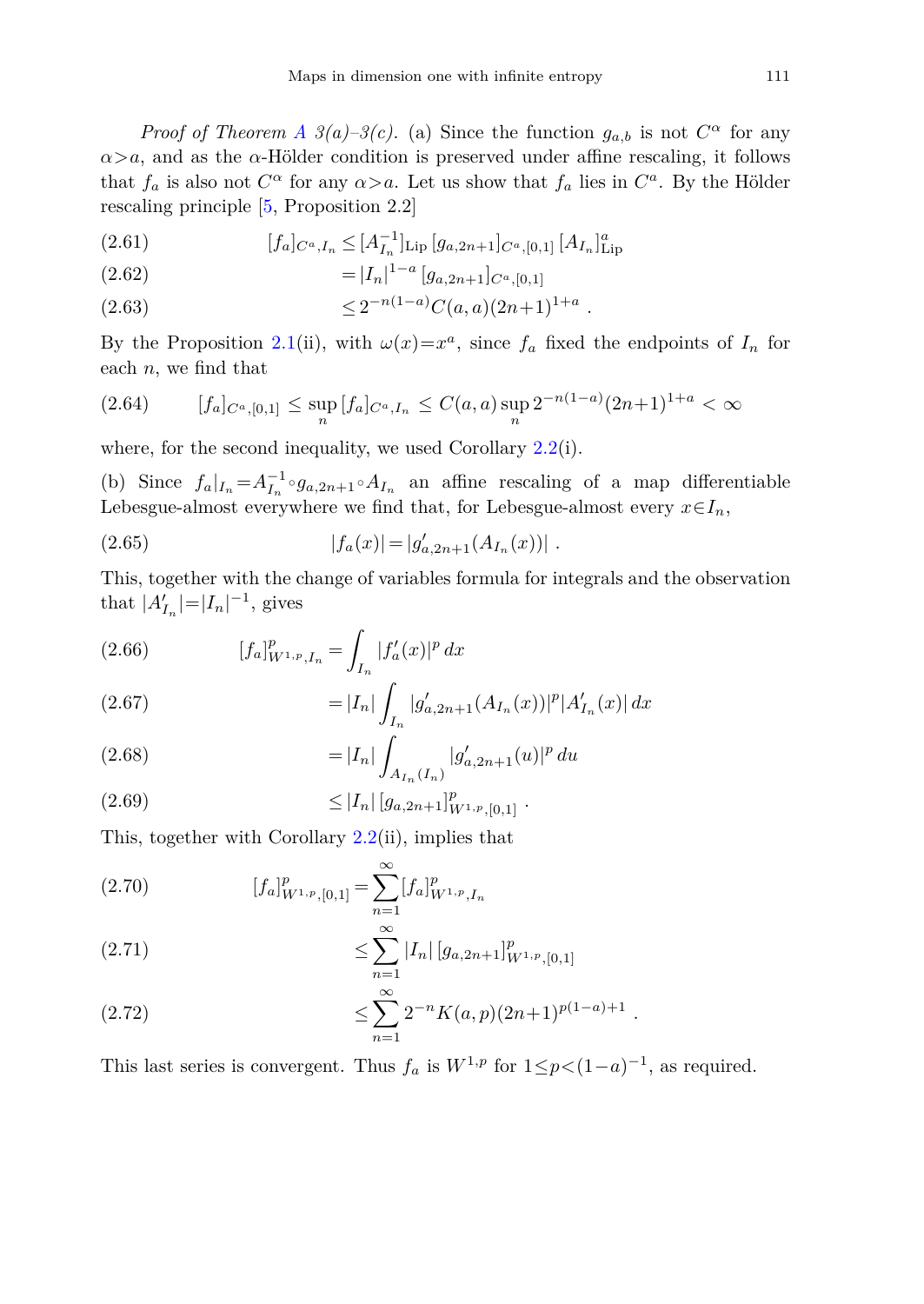(c) Observe that  $\varphi_a$  and  $\varphi_a^{-1}$  are  $C^a$ , but they are not  $C^{\alpha}$  for any  $\alpha > a$ . By the Hölder rescaling principle [\[5,](#page-23-8) Proposition 2.2]

$$
(2.73) \t\t [ \psi_a]_{C^{\alpha},I_n} \leq [A_{I_n}^{-1}]_{\text{Lip}} [\varphi_a]_{C^{\alpha},[0,1]} [A_{I_n}]_{\text{Lip}}^{\alpha} = |I_n|^{1-\alpha} [\varphi_a]_{C^{\alpha},[0,1]}
$$

and a similar estimate holds for  $[\psi_a^{-1}]_{C^{\alpha},I_n}$ . Therefore, observing that for each  $a \in (0, 1]$ , we have  $\psi_a | \partial I_n \equiv id$ , it follows that we may apply Proposition [2.1\(](#page-11-2)ii). Hence, for all  $\alpha \leq a$ ,  $\psi_a$  is a bi- $\alpha$ -Hölder homeomorphism. Since  $f_a = \psi_a^{-1} \circ f_1 \circ \psi_a$  and *f*<sub>1</sub> preserves Lebesgue measure  $\mu$ , it follows that the pullback  $\psi_a^* \mu$  is an invariant measure for  $f_a$ . As the functions  $\varphi_a$  are absolutely continuous with respect to Lebesgue measure, it follows that  $\psi_a$  is also absolutely continuous.  $\Box$ 

*Proof of Theorem [A](#page-2-0) (Transitivity).* Finally, we show how to modify *f<sup>a</sup>* so that the resulting maps are transitive. We actually embed  $f_a$  into a continuous family  $f_{a,\varepsilon}$ ,  $\varepsilon \in (0, \frac{1}{2})$ , where  $f_{a,\varepsilon}$  is transitive for  $\varepsilon \neq 0$ .

We modify the model maps  $g_{a,b}$  as follows. Let

(2.74) 
$$
g_{a,b,\varepsilon} = A_{[-\varepsilon,1+\varepsilon]}^{-1} \circ g_{a,b} , \quad g_{a,b,\varepsilon}^- = A_{[-\varepsilon,1]}^{-1} \circ g_{a,b} .
$$

Define *fa,ε* by

(2.75) 
$$
f_{a,\varepsilon}(x) = \begin{cases} A_{I_1}^{-1} \circ g_{a,b,\varepsilon}^{-} \circ A_{I_1}(x) & x \in I_1 \\ A_{I_n}^{-1} \circ g_{a,b,\varepsilon} \circ A_{I_n} & x \in I_n, \ n = 2, 3, \dots \\ 0 & x = 0 \end{cases}
$$

(using that for each interval *J*,  $A_J$  extend affinely to  $\mathbb{R}$ ). Note that we have modified  $f_a$  on the interval  $I_1$  differently to the other intervals  $I_n$ ,  $n=2,3,...$ , to ensure that  $f([0,1])=[0,1]$ . It is clear from the preceding arguments that  $f_{a,\varepsilon}$  satisfies properties  $(1)$ – $(3)$  of Theorem [A.](#page-2-0) It just remains to show transitivity.

Observe that the intervals  $I_1, I_2, \ldots$  are no longer invariant. The interval  $I_1$ contains a single maximal open interval  $G_{1,1,a,\varepsilon} = G_{1,1}$  for which  $f_{a,\varepsilon}(G_{1,1}) \subset I_2$  and, in fact,  $f_{a,\varepsilon}(\overline{G}_{1,1})$  is a closed neighbourhood of the repelling fixed point  $2^{-1}$ . For  $n=2, 3, \ldots$  we have that

 $\bullet$  the interval  $I_n$  contains pairwise disjoint maximal open intervals

$$
G_{n,1,-}, G_{n,2,-},...,G_{n,n,-}
$$

such that, for  $k=1,2,...,n$ ,  $f_{a,\varepsilon}(G_{n,k,-})\subset I_{n-1}$  and, in fact,  $f_{a,\varepsilon}(\overline{G}_{n,k,-})$  is a closed right-neighbourhood of the repelling fixed point 2−*n*+1.

 $\bullet$  the interval  $I_n$  contains pairwise disjoint maximal open intervals

$$
G_{n,1, +}, G_{n,2, +}, ..., G_{n,n,+}
$$

such that, for  $k=1,2,...,n$ ,  $f_{a,\epsilon}(G_{n,k,+})\subset I_{n+1}$  and, in fact,  $f_{a,\epsilon}(\overline{G}_{n,k,+})$  is a closed left-neighbourhood of the repelling fixed point 2−*<sup>n</sup>*.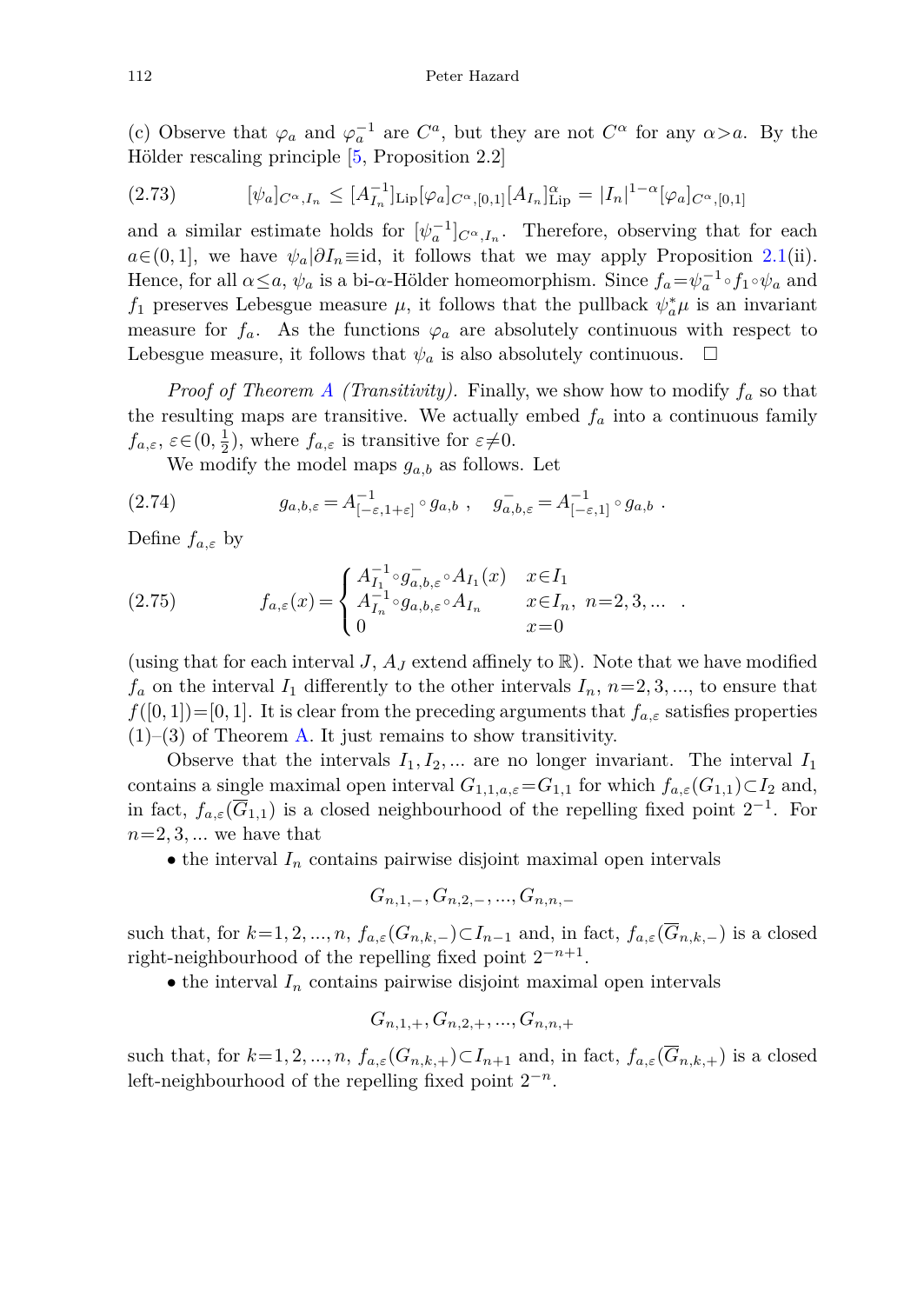The key property of the maps  $g_{a,b,\varepsilon}$  that we will now use is the following: for any fixed point  $x$ , for any closed neighbourhood  $V$  of  $x$  there exists a positive integer *l* and a closed neighbourhood  $U\subset V$  of *x* such that  $g^{\ell}_{a,b,\varepsilon}(U)=[0,1]$ . This property implies that for any positive integers  $m$  and  $n$ , for neighbourhoods  $U$  in  $I_n$  and  $V$  in *I*<sup>m</sup> there exists a positive integer *r* such that  $f_{a,\varepsilon}^r(U) \cap V$ . Hence  $f_{a,\varepsilon}$  is topologically transitive.  $\Box$ 

For  $a\neq 1$ , the above analysis can also be applied to the construction when restricting to the union of the intervals  $I_n, I_{n+1}, \ldots$ , just as in the case of Corollary [2.1.](#page-10-0) Thus, analogously to that corollary, we also get the following result.

**Corollary 2.3.** For each  $a \in (0, 1)$ , there exists a sequence  $f_{a,n} \in C^0([0, 1], [0, 1])$ satisfying properties  $3(a)-3(c)$  in Theorem [A](#page-2-0) above and with the additional property that  $\lim_{n\to\infty} f_n = id$  where convergence is taken

- in the  $C^{\alpha}$ -topology for any  $\alpha \in (0, a)$ ,
- *in the*  $W^{1,p}$ -topology for any  $p \in [1, (1-a)^{-1})$ .

# **3. Examples in the little Zygmund class**

<span id="page-18-0"></span>[A](#page-2-0)s was previously remarked, the function  $f_1$  constructed in Theorem A above has modulus of continuity  $t \log(\frac{1}{t})$ , and hence is *α*-Hölder for every  $\alpha \in [0, 1)$ , but it is not Lipschitz. Further, it does not satisfy either the big or little Zygmund conditions. Recall that a continuous function *f* of the interval [0*,* 1] satisfies the *big Zygmund condition* if, for all  $x$  in  $(0, 1)$ ,

(3.1) 
$$
|f(x+t) + f(x-t) - 2f(x)| = O(t)
$$

and the *little Zygmund condition* if, for all *x* in (0*,* 1),

(3.2) 
$$
|f(x+t)+f(x-t)-2f(x)|=o(t).
$$

Observe that this condition only makes sense at interior points. We will denote the sets of functions satisfying the big and little Zygmund conditions respectively by  $C^Z([0,1],\mathbb{R})$  and  $C^Z([0,1],\mathbb{R})$ . Observe that these are both linear spaces. Define the *Zygmund semi-norm* by

(3.3) 
$$
[f]_{Z,[0,1]} = \sup_{t:x\pm t\in[0,1]} \sup_{x\in[0,1]} \frac{|f(x+t)+f(x-t)-2f(x)|}{|t|}.
$$

Then

(3.4) 
$$
||f||_{C^{Z}([0,1],\mathbb{R})} = ||f||_{C^{0}([0,1],\mathbb{R})} + [f]_{Z,[0,1]}
$$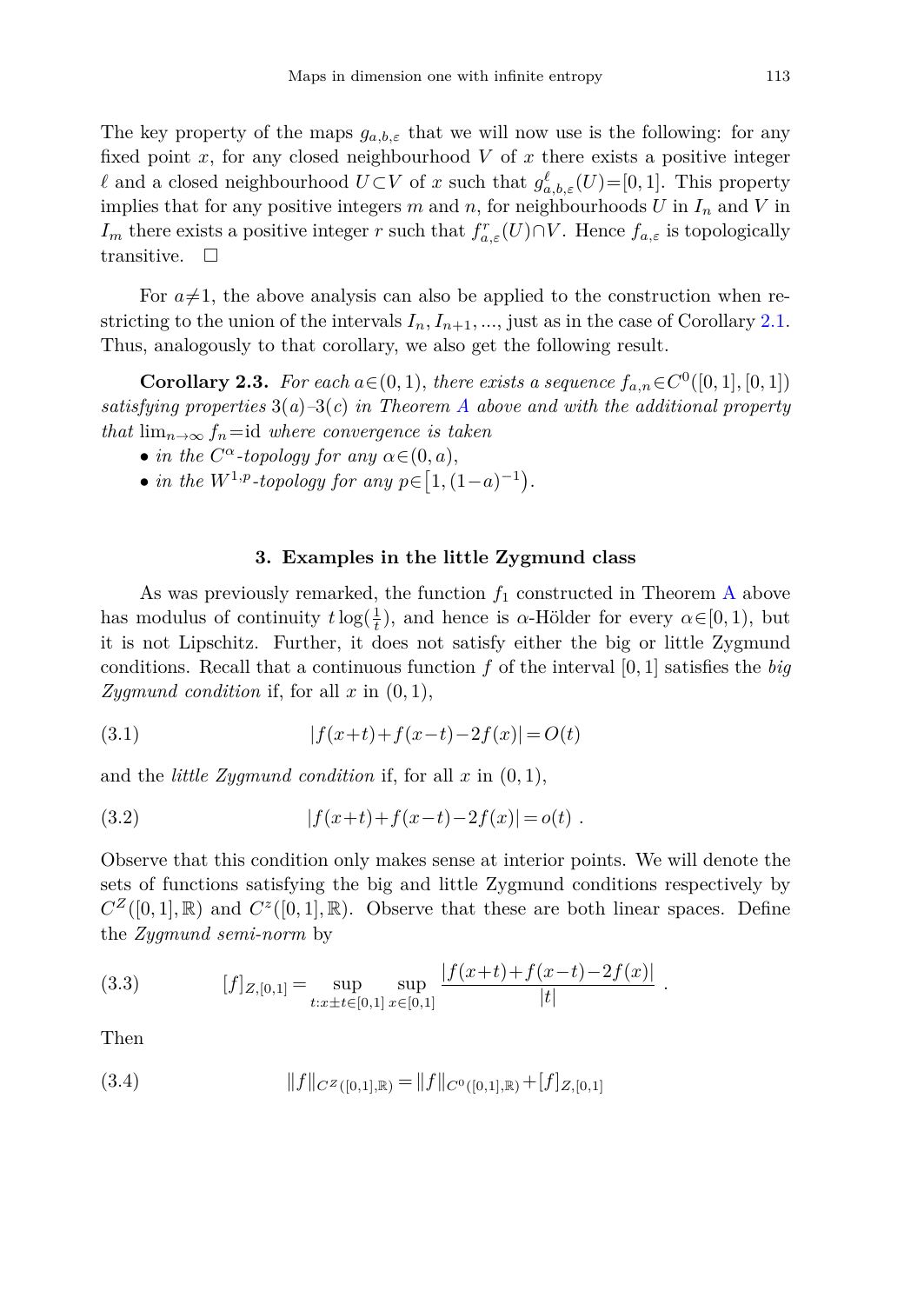defines a complete norm on  $C^Z([0,1],\mathbb{R})$ , which we call the *Zygmund norm*. With this topology,  $C^z([0,1], \mathbb{R})$  is a closed subspace of  $C^Z([0,1], \mathbb{R})$ .

The Zygmund classes strictly (in fact compactly) contain the Lipschitz class and are contained in the  $\alpha$ -Hölder class for each  $\alpha \in [0, 1)$ . Moreover, by a theorem of Zygmund [\[19](#page-23-9)], functions in the big Zygmund class have modulus of continuity  $t \log(\frac{1}{t})$ . (See [\[19](#page-23-9)] for more on these classes.) The reason that the example *f* given above is not in either Zygmund class is that, at a turning point *x* of a *b*-branched horseshoe, for all *t* sufficiently small,

(3.5) 
$$
|(f(x+t)-f(x)) - (f(x) - f(x-t))| \geq 2bt.
$$

One might think that, by replacing piecewise-affine with smooth horseshoes and possibly changing the lengths of the intervals, one may be able to improve the regularity, say to the big Zygmund class. However, this is not possible as, for *any b*-branched horseshoe, there is *some* turning point *x* and some *t* so that

(3.6) 
$$
|(f(x+t)-f(x)) - (f(x) - f(x-t))| \geq bt.
$$

(To see this, let  $I_b$  be the domain of the horseshoe and take the pairwise disjoint subintervals  $I_{b,1}, I_{b,2},..., I_{b,b}$  of maximal size on which f is monotone. Take  $I_{b,k}$  of minimal length. Let x be either of the endpoints of  $I_{b,k}$ . Let  $I_{b,\ell}$  be the other interval sharing *x* as an endpoint. Let  $t=|I_{b,k}|$ . Since f changes from monotone increasing to monotone decreasing or vice versa going from  $I_{b,k}$  to  $I_{b,\ell}$ , we have  $|(f(x+t)-f(x)) |f(x)-f(x-t)| \geq \max\{|f(x+t)-f(x)|,|f(x)-f(x-t)|\}\geq |I_b|\geq b|I_{b,k}|=bt.$  The last inequality follows as  $I_{b,k}$  was chosen to have minimal length.)

*Remark* 3.1. It will be clear from the construction below that piecewise-affine (with countably many pieces, as in the preceding example) can also be constructed but, necessarily, these can only lie in the big Zygmund class.

Before describing the construction, we introduce the following notation. Given oriented closed intervals *I* and *J* denote by *AI,J* the unique orientation-preserving affine bijection from *J* to *I*, and  $A_{I,J}^-$  the unique orientation-reversing affine bijection from *J* to *I*. Given a positive integer *n*, let  $g_n$ :  $[0, 1] \rightarrow [0, \frac{1}{n}]$  be defined by

(3.7) 
$$
g_n(x) = \frac{1}{2n} (1 - \cos(2\pi nx)) .
$$

Observe that, for each *n*,  $g_n$  maps the interval  $[0, 1]$  onto  $[0, \frac{1}{n}]$  in a 2*n*-to-1 manner. Also,  $g_n$  is Lipschitz with Lipschitz constant  $\pi$ , and is differentiable with vanishing derivative at the endpoints. It also has the following important property.

*Key Property:* Let  $\phi$ :  $[0, \frac{1}{n}] \rightarrow [0, 1]$  be any homeomorphism. Then the composition  $\phi \circ g_n : [0,1] \rightarrow [0,1]$  is a 2*n*-branched horseshoe.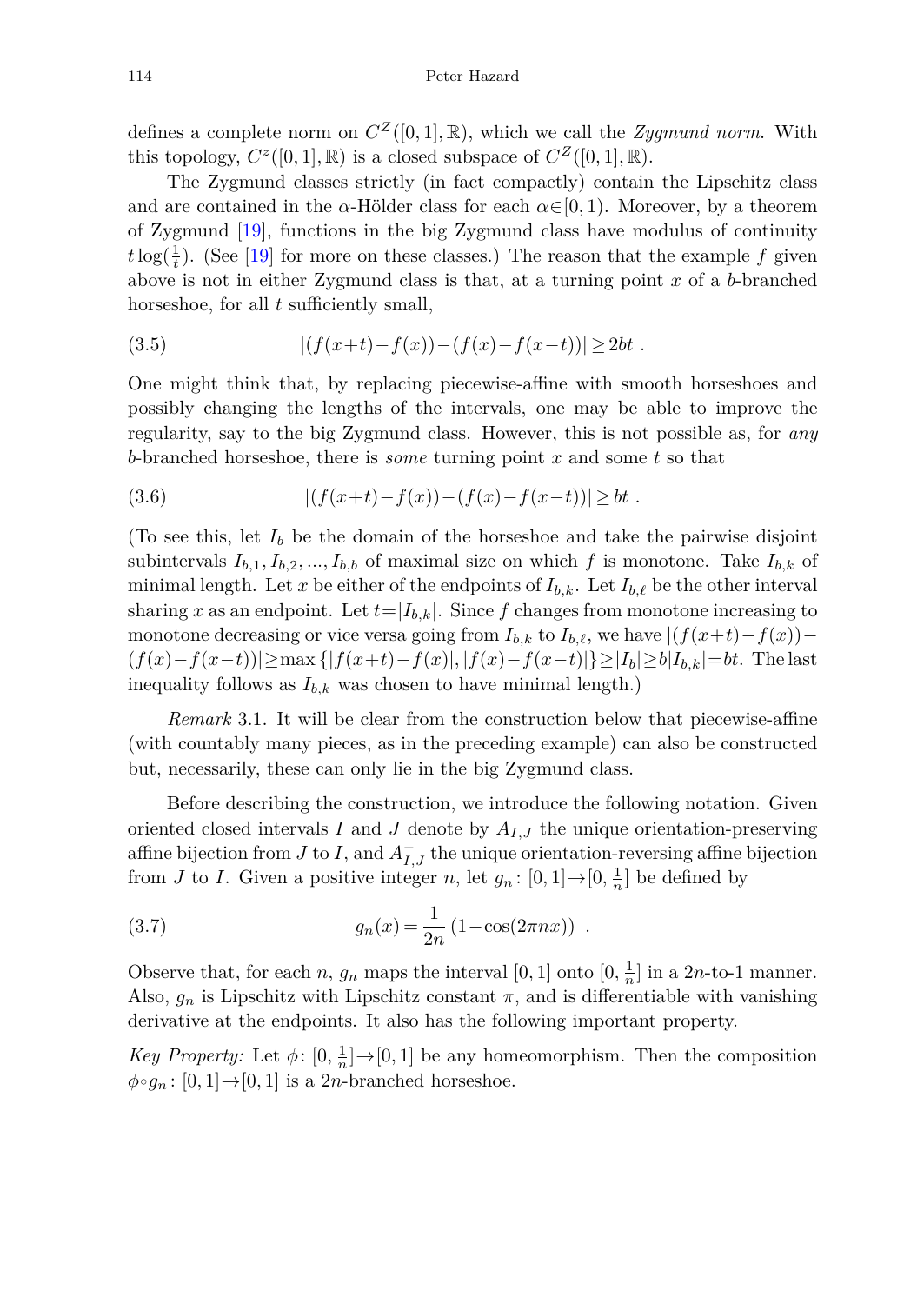

Figure 2. The graph of the little Zygmund interval endomorphism *f* on [0*,* 1] with infinite topological entropy (right) and an affine rescaling of the graph on the interval  $I'_3 \cup J'_3 \cup I'_2$  (left).

The construction is now the following. Take any continuous map  $f: [\frac{1}{2}, 1] \rightarrow$  $[0, \frac{1}{2}]$  satisfying the following properties

1. *f* is an orientation-reversing homeomorphism which is little Zygmund, with little Zygmund inverse,

2.  $f'(\frac{1}{2})$  exists and is zero,

<span id="page-20-0"></span>3.  $f'(1)$  exists (in the extended sense) and equals  $-\infty$ ,

4. There exist pairwise disjoint open subintervals  $I_1, I_2, ... \subset [\frac{1}{2}, 1]$ , ordered from left to right, which converge to  $\{1\}$  and have the property that, for all  $n \in \mathbb{N}$ .

(3.8) 
$$
\frac{|f(I_n)|}{|I_n|} = n.
$$

5. Let  $J_0, J_1, J_2, \ldots \subset [0, 1]$  denote the pairwise disjoint closed intervals which are connected components of  $\left[\frac{1}{2},1\right] \setminus \bigcup_{n=1}^{\infty} I_n$ , again ordered from left to right. Then, there exists a positive real number *K* so that, for all  $n \in \mathbb{N}$ ,

(3.9) 
$$
\frac{|I_n| + |J_n|}{|f(J_n)|} \leq K.
$$

*Remark* 3.2. Observe that such functions are easy to construct. For example, if we start with the function  $\phi: [0, \frac{1}{e}] \to [0, \frac{1}{e}]$  given by  $\phi(x)=x \log(\frac{1}{x})$ , then  $\phi$  has infinite derivative at zero, a critical point at  $\frac{1}{e}$ , and satisfies the Zygmund condition. Moreover, so do any affine rescalings. Thus, setting

(3.10) 
$$
f = A_{\left[0, \frac{1}{e}\right], \left[0, \frac{1}{2}\right]} \circ \phi \circ A_{\left[\frac{1}{2}, 1\right], \left[0, \frac{1}{e}\right]}^{-},
$$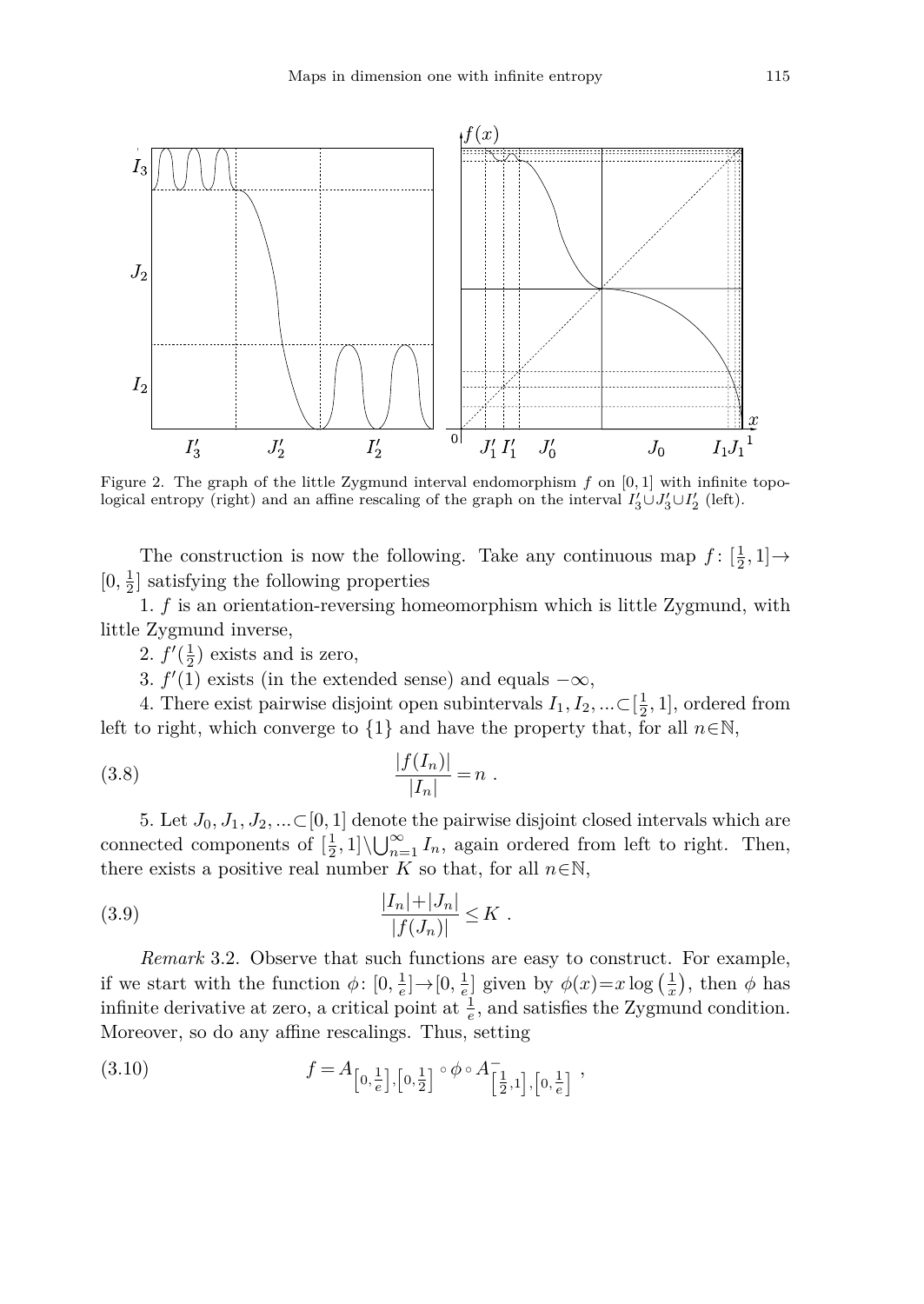we find that f satisfies properties  $(1)-(3)$ . We can choose intervals  $I_n$  to be a small neighbourhood about the unique point  $x_n$  where  $f'(x_n) = -n$ , for each *n*, so that (4) is satisfied. By taking  $|I_n|$  sufficiently small for each *n*, this will ensure that  $\frac{|I_n|+|J_n|}{|f(J_n)|} \leq 2 \frac{|J_n|}{|f(J_n)|}$ . As  $|f'(y)|$  tends to infinity as *y* tends to 1, the property (5) holds.

Next, extend f to a continuous map from  $[0,1]$  to  $[0,1]$  as follows. First, however, we need the following notation. Recall that  $\nu(x)=1-x$  is the unique affine orientation-reversing map of [0, 1]. Define  $\sigma$ : [0, 1] $\rightarrow$ [0, 1] by

(3.11) 
$$
\sigma(x) = \frac{1}{2}(1 - \cos(\pi x)) .
$$

(More generally,  $\sigma$  can be any smooth orientation-preserving homeomorphism of [0*,* 1] with bounded derivative and with critical points at 0 and 1.)

For each *n*, define  $I'_n = f(I_n)$  and  $J'_n = f(I_n)$ . Observe that, since  $f|_{[\frac{1}{2},1]}$  is an orientation-reversing homeomorphism, the *I <sup>n</sup>* form a decreasing sequence of pairwise disjoint subintervals, converging to  $\{0\}$ , and are interlaced by the  $J'_n$ . We define  $f$ on each  $I'_n$  and  $J'_n$  separately, ensuring that the resulting map is continuous. First, define  $f$  on  $I'_n$ , for each integer  $n \geq 1$ , by

(3.12) 
$$
f(x) = A_{[0, \frac{1}{n}], I_n} \circ g_n \circ A_{I'_n, [0,1]}(x) \quad x \in I'_n, \ n \ge 1.
$$

Observe that  $f$  is differentiable on each  $I'_n$  and has vanishing derivative at the endpoints. Define  $f$  on  $\bigcup_{n=0}^{\infty} J'_n$  so that  $f$  is differentiable on each  $J'_n$  with vanishing derivatives at the endpoints. Namely, we set

(3.13) 
$$
f(x) = \begin{cases} A_{[0,1], I_n \cup J_n} \circ \nu \circ \sigma \circ A_{J'_n, [0,1]}(x) & x \in J'_n, n \ge 1 \\ A_{[0,1], J_0} \circ \nu \circ \sigma \circ A_{J'_0, [0,1]}(x) & x \in J'_0 \end{cases}
$$

*Proof of Theorem [B.](#page-3-0)* Observe that  $f|_{I'_n}$  are differentiable with uniformly bounded derivative over all *n*. In fact, for all  $n \in \mathbb{N}$ ,

*.*

$$
(3.14) \t\t\t\t ||f'||_{C^0(I'_n,\mathbb{R})} \leq \pi.
$$

Also the  $f|_{J'_n}$  are differentiable and, by inequality  $(3.9)$  above, the derivatives are also uniformly bounded over all  $n\neq 0$  since, for all integers  $n\geq 1$ ,

(3.15) 
$$
||f'||_{C^0(J'_n,\mathbb{R})} = \frac{|I_n \cup J_n|}{|J'_n|} ||\sigma'||_{C^0([0,1],\mathbb{R})} \leq K\pi/2.
$$

Since  $f|J_0$  is also differentiable, and on all intervals  $I'_n$  and  $J'_n$ ,  $f'$  vanishes at the endpoints, it follows that  $f|_{(0, \frac{1}{2}]}$  is also differentiable. Hence  $f|_{[0, \frac{1}{2}]}$  is little Zygmund. Next, as  $f|_{[\frac{1}{2},1]}$  is little Zygmund and f is differentiable from the left-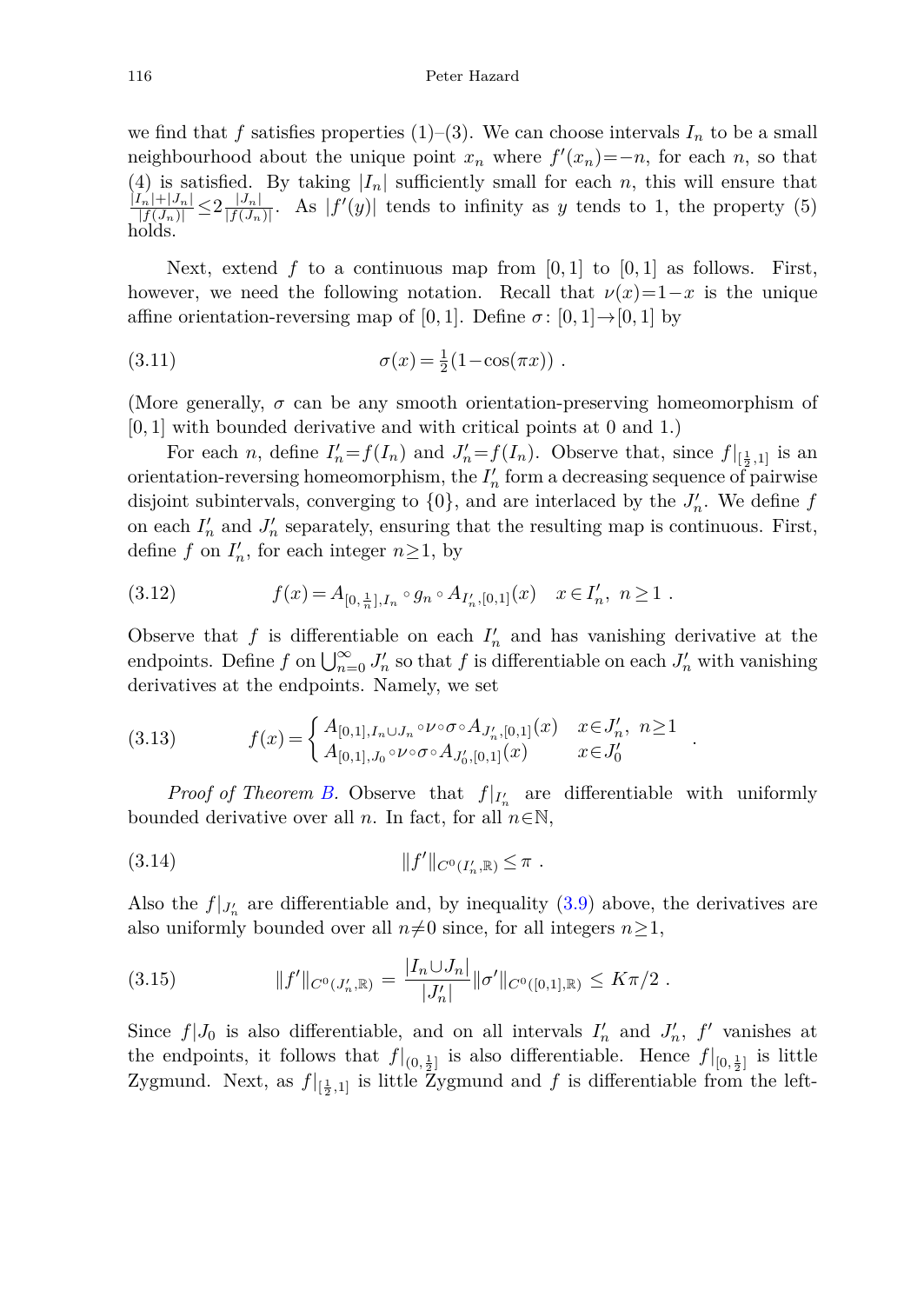and from the right at  $x = \frac{1}{2}$  (with zero derivative), it follows that *f* is little Zygmund on [0*,* 1].

Let us now show that *f* has infinite topological entropy. Since  $f(I_n) = I'_n$  and  $f(I'_n) = I_n$  it follows that  $I'_n$  is  $f^2$ -invariant, for each *n*. Moreover  $f|_{I_n}$  is a homeomorphism from  $I_n$  to  $I'_n$ , and  $f|_{I'_n}$  is an affine rescaling of  $g_n$ . Thus by the Key Property stated above,  $f^2|_{I_n}$  is a 2*n*-branched horseshoe. Hence  $f^2|_{I_n}$  has topological entropy at least  $log(2n)$ . Consequently

(3.16) 
$$
h_{\text{top}}(f^2) \ge \sup_n h_{\text{top}}(f^2|_{I'_n}) = \sup_n \log(2n) = \infty.
$$

Finally, since it is known that for an arbitrary continuous self-map *F* of a compact metric space the equality  $h_{\text{top}}(F^k) = kh_{\text{top}}(F)$  holds for any positive integer *k*, it follows that  $h_{\text{top}}(f) = +\infty$  as well.  $\Box$ 

## **4. Concluding remarks**

<span id="page-22-1"></span>We finish with a number of open problems suggested by this work.

1. Do there exist one-dimensional endomorphisms with infinite topological entropy which are asymptotically *h*-expansive, or even *h*-expansive? What is their 'optimal' regularity: can they be Hölder or Sobolev?

2. The Zygmund example has the property that its second iterate is no longer Zygmund. (It is of the type given in Theorem [A](#page-2-0) which, as remarked on in Section [3](#page-18-0) cannot lie in the Zygmund class.) Does there exist a map in the (big or little) Zygmund class with infinite topological entropy, and such that all iterates are also in the (big or little) Zygmund class?

3. (Alby Fisher) Is there an ergodic example of a map with infinite entropy in dimension-one? Within some Hölder, Sobolev or Zygmund class?

*Acknowledgements.* The author would like to thank IME-USP, ICERM (Brown University), Uppsala University and KTH Stockholm for their hospitality. I would also like to thank E. de Faria, C. Tresser and M. Benedicks for many stimulating conversations regarding the relation between regularity and entropy. I also thank M. Benedicks for the question that lead to this work. Finally, I thank the referee for their interesting comments and questions.

## **References**

<span id="page-22-0"></span>1. Adler, R. L., Konheim, A. G. and MacAndrew, M. H., Topological entropy, *Trans. Amer. Math. Soc.* **114** (1965), 309–319. [MR0175106](http://www.ams.org/mathscinet-getitem?mr=0175106)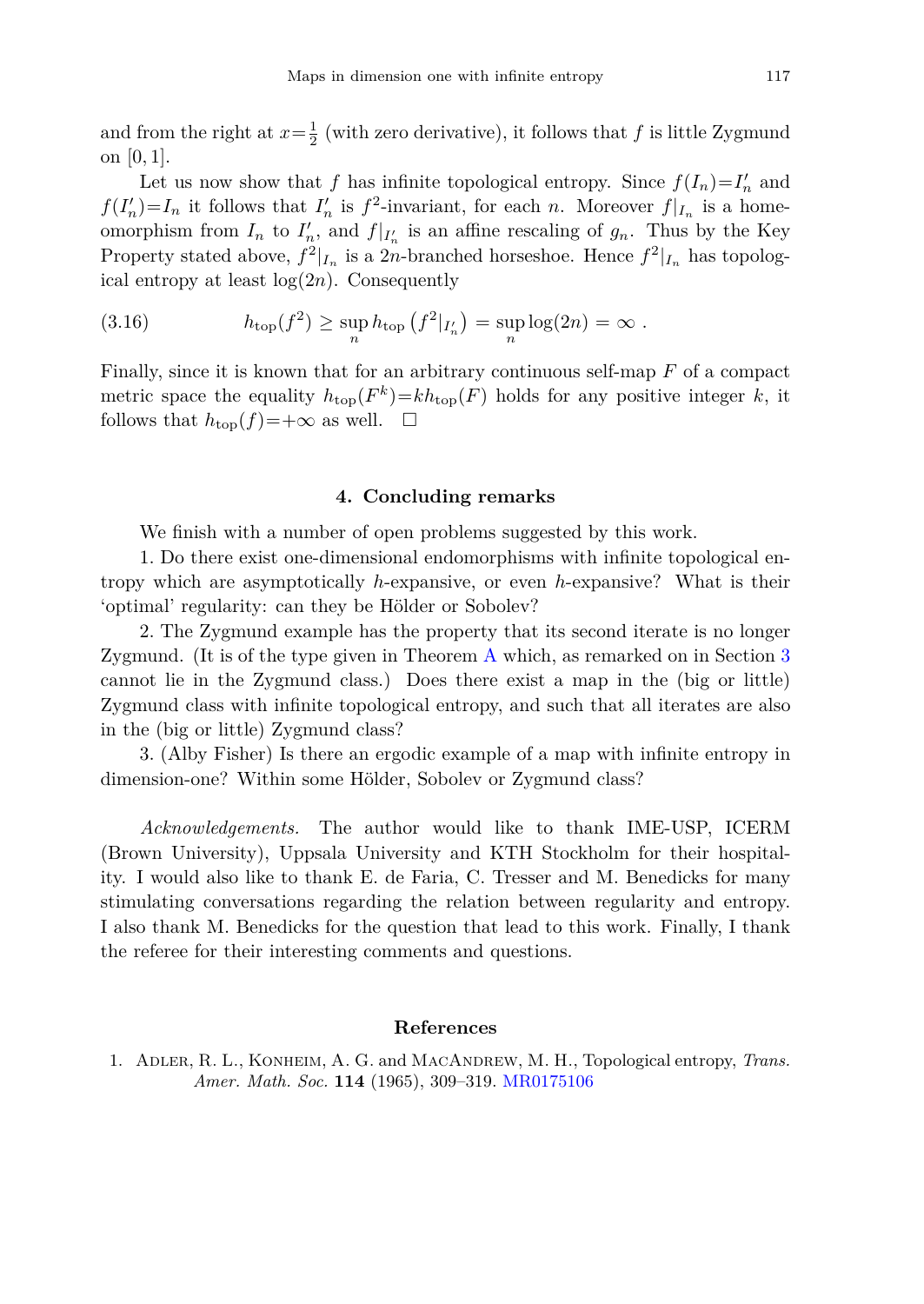- <span id="page-23-10"></span>2. Boroński, J. P., Kupka, J. and Oprocha, P., All minimal Cantor systems are slow, *Bull. Lond. Math. Soc.* **00** (2019), 1–8. [MR4041001](http://www.ams.org/mathscinet-getitem?mr=4041001)
- <span id="page-23-6"></span>3. Bowen, R., Entropy for group endomorphisms and homogeneous spaces, *Trans. Amer. Math. Soc.* **153** (1971), 401–414. [MR0274707](http://www.ams.org/mathscinet-getitem?mr=0274707)
- <span id="page-23-12"></span>4. Bowen, R., Entropy-expansive maps, *Trans. Amer. Math. Soc.* **164** (1972), 323– 331. [MR0285689](http://www.ams.org/mathscinet-getitem?mr=0285689)
- <span id="page-23-8"></span>5. de Faria, E., Hazard, P. and Tresser, C., Genericity of infinite entropy for maps with low regularity, 2017. ArXiv preprint.  $arXiv:1709.02431$ .
- <span id="page-23-11"></span>6. de Faria, E., Hazard, P. and Tresser, C., Infinite entropy is generic in Hölder and Sobolev Spaces, *C. R. Acad. Sci. Paris, Ser. I* **355** (2017), 1185– 1189. [MR3724883](http://www.ams.org/mathscinet-getitem?mr=3724883)
- <span id="page-23-0"></span>7. Denker, M., Grillenberger, Ch. and Sigmund, K., *Ergodic Theory on Compact Spaces*, Lecture Notes in Math. **527**, Springer, Berlin-Heidelberg-New York, 1976. [MR0457675](http://www.ams.org/mathscinet-getitem?mr=0457675)
- <span id="page-23-16"></span>8. Evans, L. C. and Gariepy, R. F., *Measure Theory and Fine Properties of Functions*, Revised ed., CRC Press, Taylor & Francis Group, Chapman & Hall, 2015. [MR3409135](http://www.ams.org/mathscinet-getitem?mr=3409135)
- <span id="page-23-3"></span>9. Gambaudo, J.-M. and Martens, M., Algebraic topology for minimal Cantor sets, *Ann. Henri Poincaré* **7** (2006), 423–446. [MR2226743](http://www.ams.org/mathscinet-getitem?mr=2226743)
- <span id="page-23-2"></span>10. Grillenberger, C., Constructions of strictly ergodic systems, *Z. Wahrsch. Verw. Gebiete* **25** (1973), 323–334. [MR0340545](http://www.ams.org/mathscinet-getitem?mr=0340545)
- <span id="page-23-7"></span>11. Ito, S., An estimate from above for the entropy and topological entropy of a *C*<sup>1</sup>-diffeomorphism, *Proc. Japanese Acad. Sci.* **46** (1970), 226–230. [MR0272981](http://www.ams.org/mathscinet-getitem?mr=0272981)
- <span id="page-23-5"></span>12. Katok, A. and Hasselblatt, B., *Introduction to the Modern Theory of Dynamical Systems*, Encyclopedia of Mathematics and Its Applications **54**, Cambridge University Press, 1995. [MR1326374](http://www.ams.org/mathscinet-getitem?mr=1326374)
- <span id="page-23-14"></span>13. Misiurewicz, M., Topological conditional entropy, *Studia Math.* **LV.2** (1976), 175– 200. [MR0415587](http://www.ams.org/mathscinet-getitem?mr=0415587)
- <span id="page-23-13"></span>14. Misiurewicz, M., Horseshoes for continuous mappings of an interval, in *Dynamical Systems*, CIME Summer Schools **78**, pp. 125–135, Springer, 2011. [MR0660643](http://www.ams.org/mathscinet-getitem?mr=0660643)
- <span id="page-23-15"></span>15. Pugh, C. C., *Real Mathematical Analysis*, 1st ed., University Texts in Mathematics, Springer, 2002. [MR1886084](http://www.ams.org/mathscinet-getitem?mr=1886084)
- <span id="page-23-1"></span>16. Walters, P., *An Introduction to Ergodic Theory*, Graduate Texts in Mathematics **79**, Springer, 1982. [MR0648108](http://www.ams.org/mathscinet-getitem?mr=0648108)
- <span id="page-23-4"></span>17. Yano, K., A remark on the topological entropy of homeomorphisms, *Invent. Math.* **59** (1980), 215–220. [MR0579700](http://www.ams.org/mathscinet-getitem?mr=0579700)
- 18. Ziemer, W., *Weakly Differentiable Functions*, Graduate Texts in Mathematics **120**, Springer, 1989. [MR1014685](http://www.ams.org/mathscinet-getitem?mr=1014685)
- <span id="page-23-9"></span>19. Zygmund, A., *Trigonometric Series, 3rd. Ed., Vols. I & II combined (with a foreword by Robert Fefferman)*. Cambridge Mathematical Library, Cambridge University Press, 2002. [MR1963498](http://www.ams.org/mathscinet-getitem?mr=1963498)